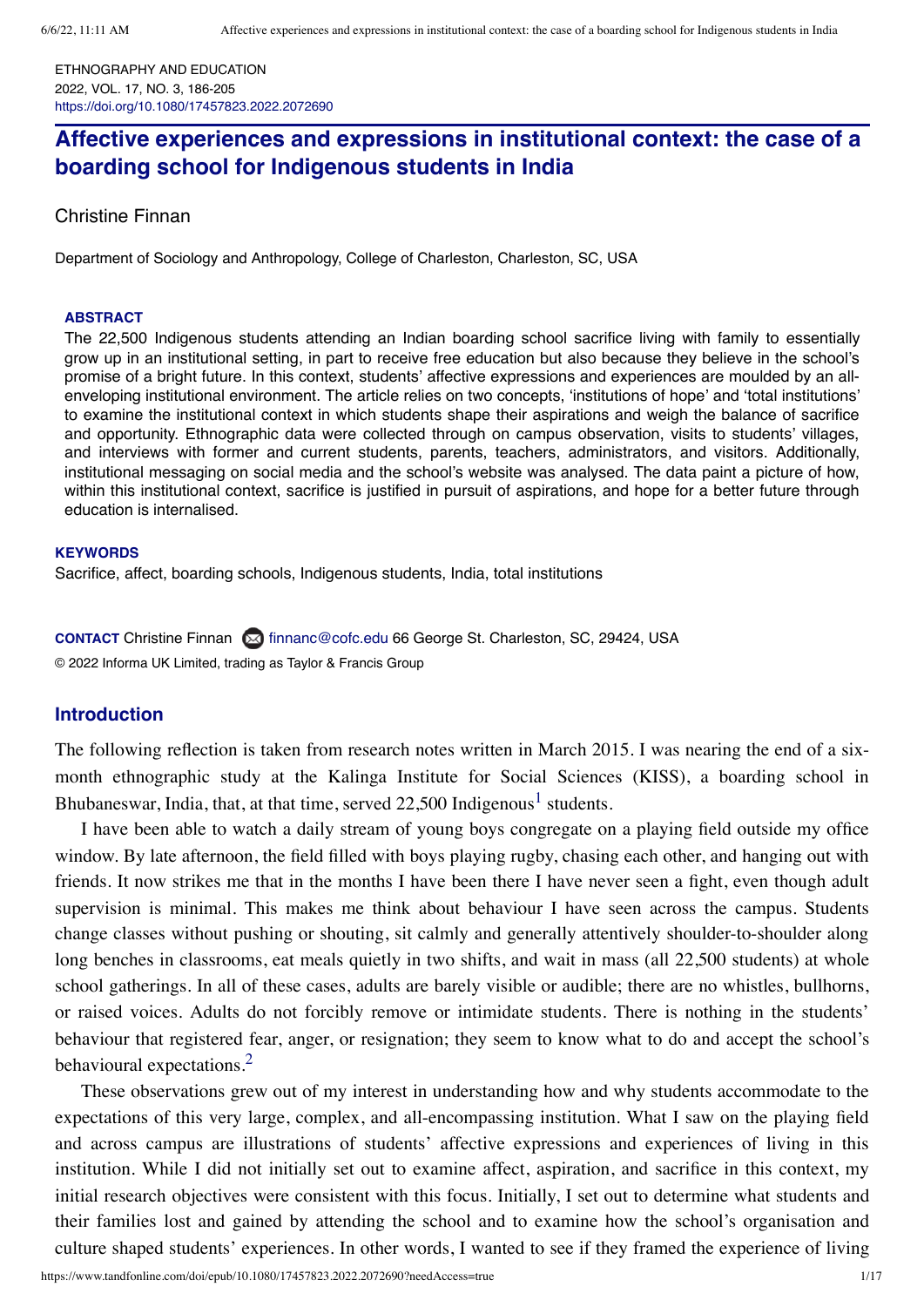in a boarding school as a sacrifice worth making. The act of conducting the ethnography and analysing the data resulted in blending these research objectives to focus on tangible and intangible institutional characteristics that provide the context for students' affective expressions and experiences of aspiration and sacrifice.

KISS is essentially a self-contained small city of Indigenous students. As such, it has been compared to the oppressive, destructive, and harsh institutions established in the nineteenth century for North American Indigenous students (Gupta and Padel [2018,](#page-15-0) [2020;](#page-15-1) Survival International [2019\)](#page-16-0). However, the affective expressions that I saw deployed on the playing fields, in classrooms, and in public spaces suggest a very different experience. Rather than instilling fear and shame in students and alienating them from their Indigenous communities, as was the case in the North American schools (Adams [1995](#page-15-2); Truth and Reconciliation Commission of Canada [2019\)](#page-16-1), I experienced KISS as an institution in which engaged students moved calmly, freely, and respectfully through their days. In conversations and interviews, they expressed pride and gratitude for the opportunity to study at the school, optimism and hope for their futures, and a sense of belonging and pride in the institution. They focused on what their futures may hold and seemed unconcerned about the sacrifices they and their families were making for them to study far from home. $3$ 

In my time at KISS, I was struck by the outsized influence KISS, as an institution, had on students' affective experiences and expressions. KISS intentionally projected a collective mood and experience which, by relying on ethnographic methods, I was able to compare to expressed and observed opinions, actions and interactions of a wide range of people affiliated with the institution. In analysing my data, I identified two conceptualisations of institutions that provide useful frames for understanding students' experience of this institution. The first is Braithwaite's [\(2004](#page-15-3)) concept of 'institutions of hope.' This concept highlights an institution's imperative to project hopefulness, and it provides criteria to distinguish between institutions that use hope as a mere slogan and those that actually provide room to aspire, opportunities to realise aspirations, and that demonstrate a commitment to fight back against defeatist narratives. The second is Goffman's [\(1961](#page-15-4)) concept of 'total institutions' which highlights features of organisational structure that shape students' experience, in particular, separation from outside influences and a formally administered order.

In summary, I argue that KISS students' affective experiences and expressions are heavily influenced by institutional characteristics of a boarding school that functions as both an institution of hope and a total institution. In this context, KISS envelops students in an environment in which they perceive the sacrifices they make to attend the school as opportunities to pursue and realise their aspirations, and they see the formal order regulating their daily lives as an opportunity to belong to something big and important.

## **Conceptual framework**

# *Framing student experience: affect, aspiration, and sacrifice*

Below, I argue that KISS students' school experience is best understood by considering three interrelated concepts: affect, aspiration, and sacrifice. Affect broadly describes how students, individually and collective, experience the present and anticipate the future. It reflects moods and experiences that shift as students balance aspirations and sacrifice. Within this context, aspiration is future oriented, focused on hopes and dreams. Sacrifice is more rooted in the present, focused on the costs that are incurred for the potential of future gains. The affective experience reflects a dance of the complimentary and competing states of aspiration and sacrifice.

## *Affect*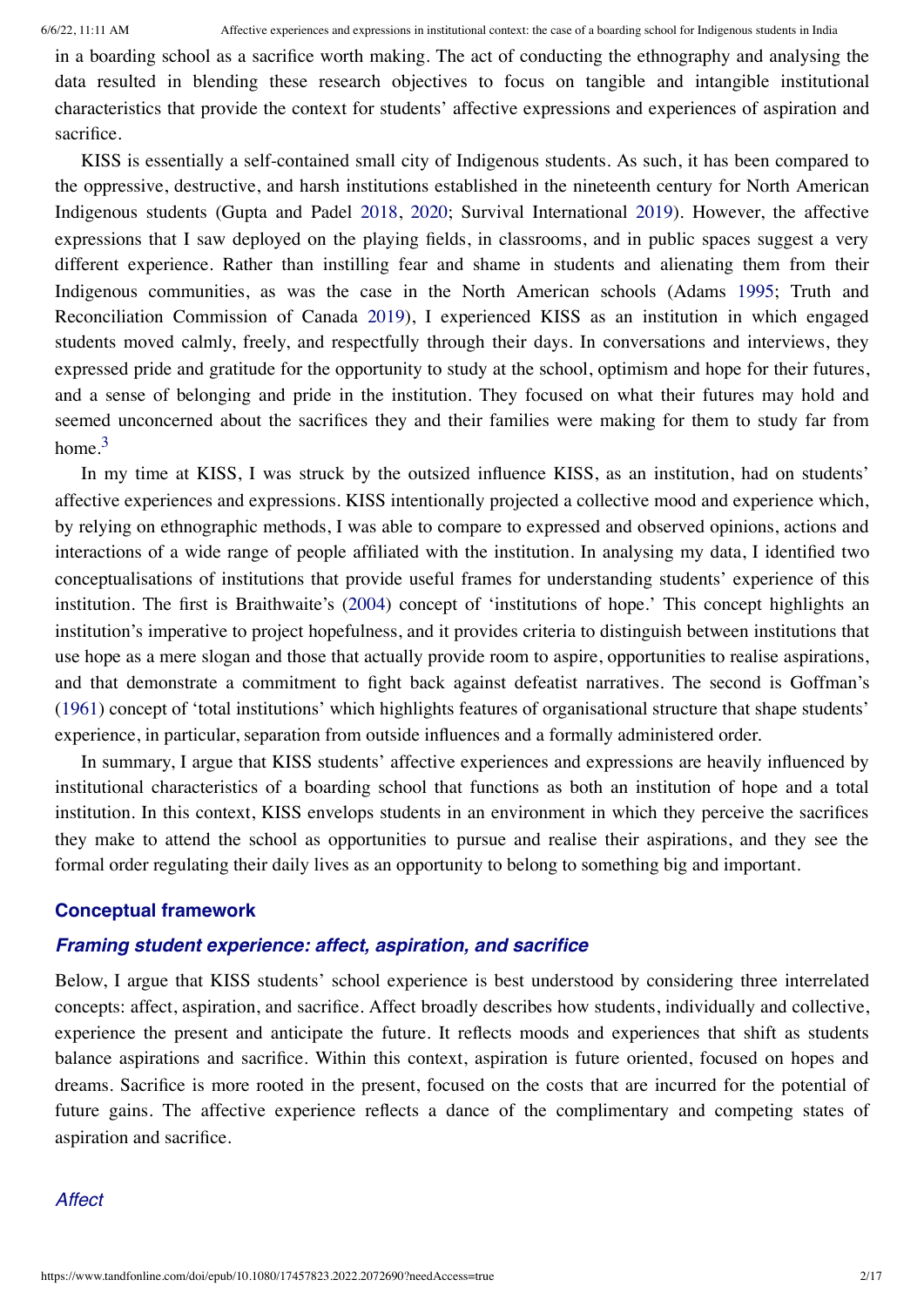As described above, schools, especially boarding schools, envelop students in a social and cultural context that is pregnant with affect. Affect describes the individual and collective moods, feelings, and sensations that are embodied in lived experience (Skoggard and Waterston [2015](#page-16-2)). Lutz [\(2017](#page-16-3), 182 emphasis in original) succinctly describes affect as 'what *moves* and *matters* in human life' and elaborates that 'affective qualities or frames … shape the tones, the political possibilities, or the harms of everyday life.' When affect is valorised in school settings, we attend to the kaleidoscope of experience, thought, emotion, and sensation that comprise students' daily lives. In this context, students display both the capacity to be affected and to affect (Beatty [2019;](#page-15-5) Lutz [2017](#page-16-3); Skoggard and Waterston [2015\)](#page-16-2). In addition, affect is deeply interior and also collective; it exists in the 'collective unconscious and conscious and the body writ large – the body politic, the social and the cultural' (Skoggard and Waterston [2015](#page-16-2), 112).

Ethnography is well suited to examinations of affect because such study requires being, doing, and participating in daily life (Huijsmans [2018](#page-15-6)), but capturing affect can be problematic. Questions related to whose affect, the researcher's own or that of those living the experience, arise. For example, Beatty [\(2019](#page-15-5)), while praising Navaro-Yashin's ([2012\)](#page-16-4) 'affective geography' of the Turkish Republic of Northern Cyprus, questions whether the affect she attributes to objects and the war-scarred environment are those she experienced or those experienced by her informants. Jakimow ([2020\)](#page-15-7) acknowledges that, had a key informant not vividly described a contrary view of their encounters, she would have assumed a shared affective experience. These concerns are cautionary, but ethnography can still serve to capture and conceptualise theoretically what otherwise is 'only felt and sensed' (Skoggard and Waterston [2015,](#page-16-2) 109). With extended time in the field, close engagement with the community, and openness to contradiction and ambiguity, affect can come to life in ethnography (Lutz [2017\)](#page-16-3).

#### *Aspiration*

Aspirations are future possibilities that are 'shot through with affect and sensation' (Appadurai [2013,](#page-15-8) 287). Aspirations are articulated broadly in terms such as 'getting ahead' (Dost and Froerer [2021](#page-15-9)) or 'becoming someone in life' (KISS [2019](#page-15-10)) and are often tied closely with being educated. For disadvantaged populations, being educated provides only a slim chance to get ahead economically and socially (Balagopalan [2003;](#page-15-11) Kumar [2015](#page-15-12); Vasavi [2003](#page-16-5)), but it allows the educated person to stand out in relation to the less educated (Dost and Froerer [2021;](#page-15-9) Frye [2012\)](#page-15-13). Schools are central to both the possibilities and problems of aspiration. They are intentional in promoting themselves as avenues for aspirational attainment, even though too often they do not make good on their promises (Frye [2012](#page-15-13); Zipin et al. [2015\)](#page-16-6). Aspirations for many marginalised youths are cruel and unattainable (Berlant [2011](#page-15-14)), but young people hold on to them because without aspirations the future seems hopeless (Jakimow [2016](#page-15-15)). As such, aspirations and thoughts of the future are often contradictory, ambiguous, and fraught. Although schools have been complicit in promoting false dreams, they have the opportunity to help students develop a 'capacity to aspire' by providing road maps and role models for a desired future (Appadurai [2013](#page-15-8)).

#### *Sacrifice*

Sacrifice describes intentional forfeitures made in the present for uncertain future benefits. Like aspiration, it is 'shot through with affect and sensation' because it describes the experience of forgoing something prized or desirable (e.g. money, labour, time together, traditional livelihoods, marriage, sense of self) for the sake of something deemed more worthy (e.g. social and economic opportunity, career aspirations, familial duty, moral imperatives) (Carbonell [2015;](#page-15-16) Shohet [2013\)](#page-16-7). Depending on the context, sacrifice may be experienced in multiple, often conflicting, ways – as sadness, suffering, anger, and resignation over what is lost or forgone (Carbonell [2015](#page-15-16); Horowski [2020](#page-15-17)) and pride, acceptance, anxiety, and hope over what may be. Although sacrifice is often seen as a necessary loss for an expected opportunity, it frequently carries a sense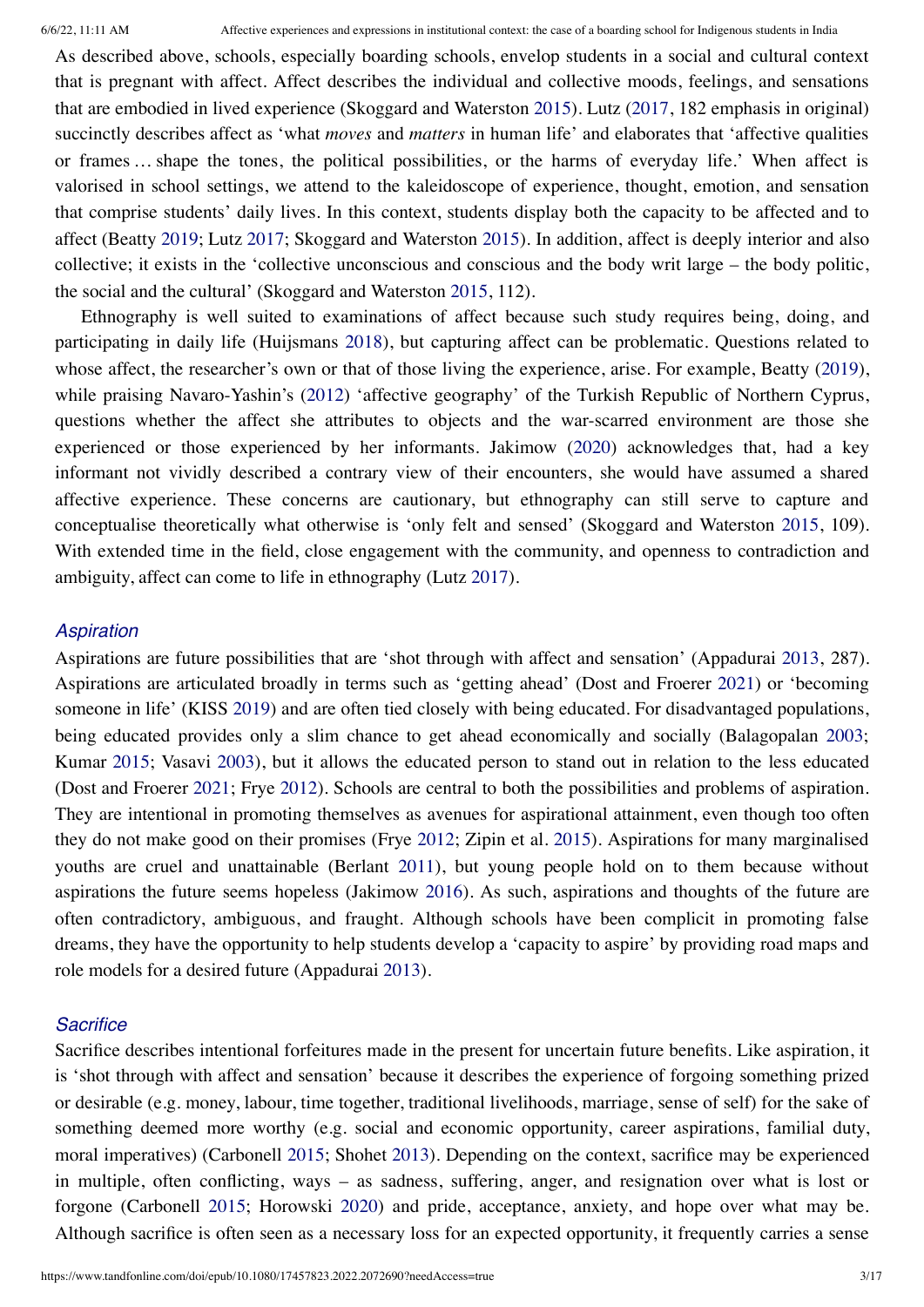of obligation to family, nation, and the moral good (Carbonell [2015](#page-15-16); Horowski [2020](#page-15-17); Shohet [2013](#page-16-7)). In the context of education, sacrifice is often part of a complex of familial obligations (Shohet [2013](#page-16-7); Yuang and Yeoh [2005\)](#page-16-8). Children may stay in school to please their parents, and parents may pay fees, forgo their children's labour, or uproot family members in hope of promised rewards (Jakimow [2016;](#page-15-15) Yuang and Yeoh [2005\)](#page-16-8). In some cases, a parent, typically the mother, foregoes career and family connections to move great distances from home for a child's educational advancement (Yuang and Yeoh [2005](#page-16-8)). In other cases, parents pay fees they cannot afford and forego children's contributions to the family. Jakimow [\(2016](#page-15-15)) describes the great sacrifices low-income Indian labourers make to send their children to school even though they know the chance that promised opportunities will materialise is remote. These parents fear that discontinuing school could be seen as a death sentence for their children. In these cases, keeping children in school or sending them away to distant schools can be viewed as akin to sacrificing to the 'god of aspiration.'

## *Framing institutions: institutions of hope and total institutions*

Schools, as social institutions, provide an affective context that helps frame students' conception of aspiration and sacrifice. Institutional leaders intentionally promote desired affective expressions in vision and mission statements and through interfaces with the general public (e.g. websites, social media posts), but these official channels provide only a surface, and often skewed, understanding of the actual affective experience in the school, especially for marginalised students who may find the environment repressive, oppressive, or dismissive (e.g. Balagopalan [2003](#page-15-11); Kumar [2015;](#page-15-12) Vasavi [2003](#page-16-5)). Examining schools from the inside provides an opportunity to see how closely the affect that is expressed and experienced by students reflects the official narratives.

#### *Institutions of hope*

'Institutions of hope' (Braithwaite [2004](#page-15-3)) do not merely promote themselves as hopeful. Rather, they maintain a context that encourages people to see the future as filled with possibility and hope; they provide actual support for aspirations, and they serve as antidotes to societal inequities. Key features of institutions of hope are that they (1) provide 'sets of rules, norms, and practices that ensure that we have some room … to dream of the extraordinary,' (2) ensure that people have the opportunity to 'do the extraordinary,' and (3) stand up against defeatist messages that 'makes engagement in shaping our futures seem futile toward one in which we are expected to be active and responsible participants contributing to a vibrant civil society' ([2004,](#page-15-3) 7). Unlike institutions that provide only 'hokey hope' (Duncan-Andrade [2009\)](#page-15-18) or 'cruel optimism' (Berlant [2011](#page-15-14)), institutions of hope provide role models and road maps that further individual and collective aspirations (Appadurai [2013](#page-15-8); Scott [2011\)](#page-16-9).

## *Total institutions*

'Total institutions' (Goffman [1961\)](#page-15-4) have an outsized effect on individual and collective affect because they encompass all aspects of human life. They serve as 'a place of residence and work where a large number of like-situated individuals, cut off from the wider society for an appreciable period of time, together lead an enclosed, formally administered round of life' (Goffman [1961:](#page-15-4) viii). Although all total institutions share these structural characteristics, they differ in terms of purpose (e.g. incarceration, education, rehabilitation), population (e.g. prisoners, students, drug addicts, monks), degree of closure (e.g. voluntariness, degree of containment), and modes of compliance (e.g. punishment, loyalty) (Davies [1989\)](#page-15-19). Even within a type of total institution (e.g. within mental hospitals or boarding schools) or within an individual institution, the affective experiences may differ markedly.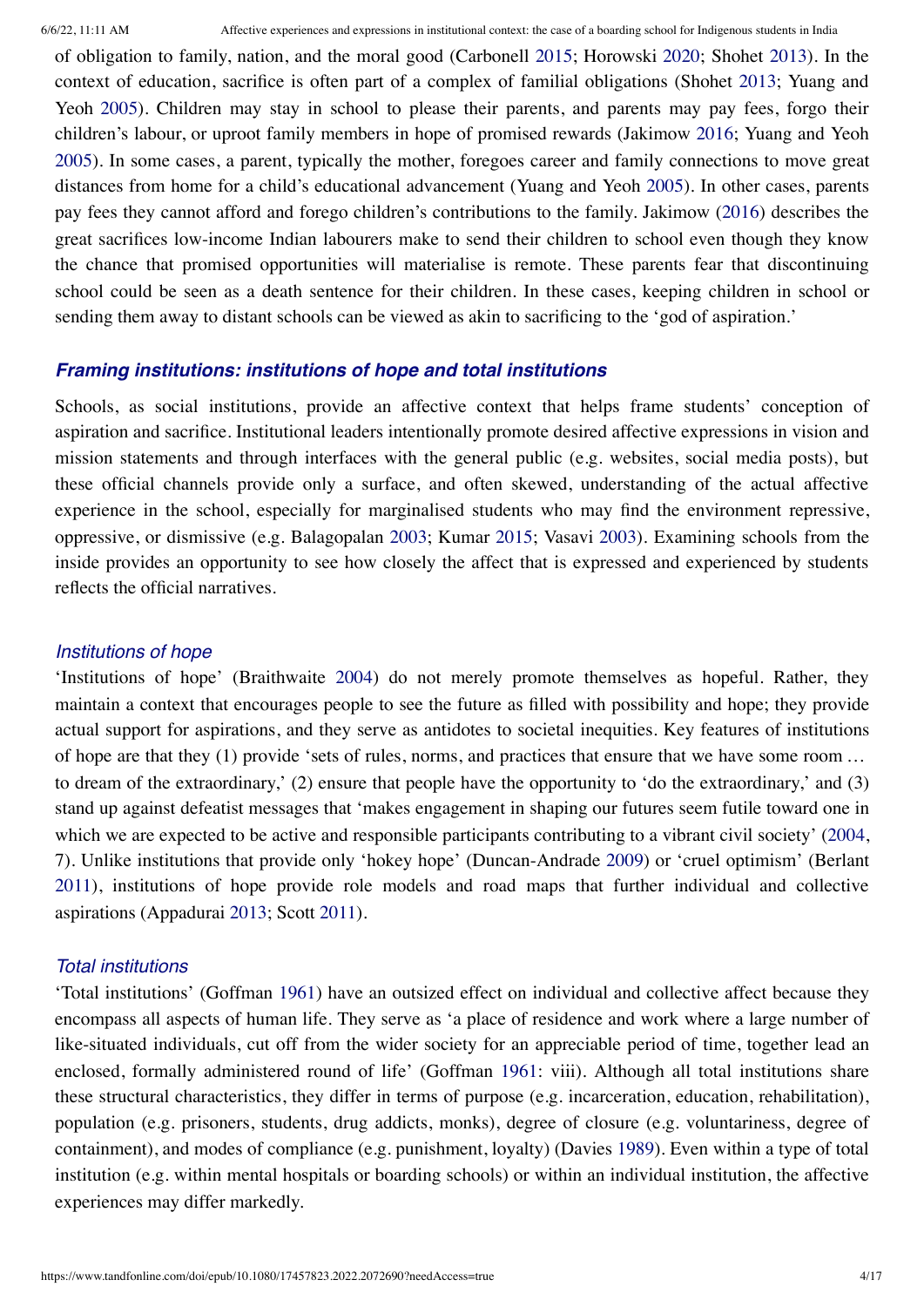All boarding schools exemplify total institutions because they separate students from the wider society and follow a formally administered round of life. It is unsurprising that critics of KISS turn to the notorious settler schools established in North America and Australia as a cautionary tale (Gupta and Padel [2018,](#page-15-0) [2020;](#page-15-1) Survival International [2019](#page-16-0)) because they explicitly sought to erase students' cultures and languages and traumatised generations of students (Adams [1995](#page-15-2); Fear-Segal [2007](#page-15-20); Truth and Reconciliation Commission of Canada [2019](#page-16-1)). The sacrifices students made to attend these schools were rarely warranted. As the data presented below illustrate, total institutions need not be oppressive, restrictive, and cruel; they can actually exemplify institutions of hope, minimising sacrifice and maximising reward.

Boarding schools elicit strong opinions in part because separating children from their families requires sacrifice. Opinions are negative when the focus is directed toward what is given up (e.g. family bonds, cultural and linguistic fluency, money) (Gupta and Padel [2018,](#page-15-0) [2020;](#page-15-1) Adams [1995\)](#page-15-2) and positive when the focus is on what is gained (e.g. aspirational opportunities, social networks, safety from violence) (Scott [2011](#page-16-9); Peshkin [2001\)](#page-16-10). Depending on the degree to which students believe their sacrifices are justified, they may exhibit a range of affective expressions from excitement, joy, and engagement to dread, despair, and resignation.

A similar range of opinion exists concerning the effect of 'a structured round of life.' These routines and structures can be seen as oppressive and cruel, robbing students of their identities (Adams [1995](#page-15-2); Fear-Segal [2007;](#page-15-20) Schaverien [2015\)](#page-16-11), but they can also be seen as opportunities to belong and take pride in a valued institution. The routines and rituals associated with elite boarding schools are part of an experience sought after by families across generations (Peshkin [2001\)](#page-16-10), while those associated with schools serving Indigenous and other marginalised populations have been associated with lasting mental health issues, alcoholism, and family disfunction (Adams [1995](#page-15-2); Fear-Segal [2007](#page-15-20); Schaverien [2015](#page-16-11); Truth and Reconciliation Commission of Canada 2015).

#### *Key conceptual features*

Key features of 'institutions of hope' and 'total institutions' are used in this ethnography to provide a frame for understanding students' affective orientation toward aspiration and sacrifice. A focus on KISS's ability to provide room to dream and aspire, opportunities to act on those aspirations, and its struggle to fight back against defeatist narratives derive from the conceptualisation of 'institutions of hope' (Braithwaite [2004\)](#page-15-3). Two features of 'total institutions' (Goffman [1961](#page-15-4)), separation from the larger society and an administratively ordered round of life, provide a way of framing students' sacrifice as opportunities rather than liabilities. Within these frames, we see students as enveloped in messages that education is critical to a bright future, that aspirations are achievable, and that school can prepare students to stand up to defeatist narratives. The frames also present a complex institution that simultaneously encourages students to focus, not on what they sacrifice, but rather on what they can aspire for and to see the institutional order and structure, not as a sacrifice of individual identity, but as part of belonging to something big and important.

### **Situating KISS in the Indian education landscape**

Indians of all castes, classes, and ethnic groups believe in the power of education, even when it fails to bring about promised changes (Dréze and Sen [2002](#page-15-21); Jakimow [2016](#page-15-15)). For many reasons (e.g. colonial legacy, corruption, lack of commitment to educating the poor, limited resources), most government schools are inadequate, particularly those accessible to marginalised communities. Facilities do not meet minimal standards; teachers are poorly prepared; teacher absenteeism and student dropout rates are high, and motivation is low (Govinda and Bandyopadhyay [2019](#page-15-22); Sedwal and Kamet [2011](#page-16-12)).

Schools serving Indigenous students are especially problematic (Balagopalan [2003](#page-15-11); Vasavi [2003](#page-16-5)). In many Indigenous communities<sup>[4](#page-14-1)</sup>, access to any school is a recent phenomenon, and those that are available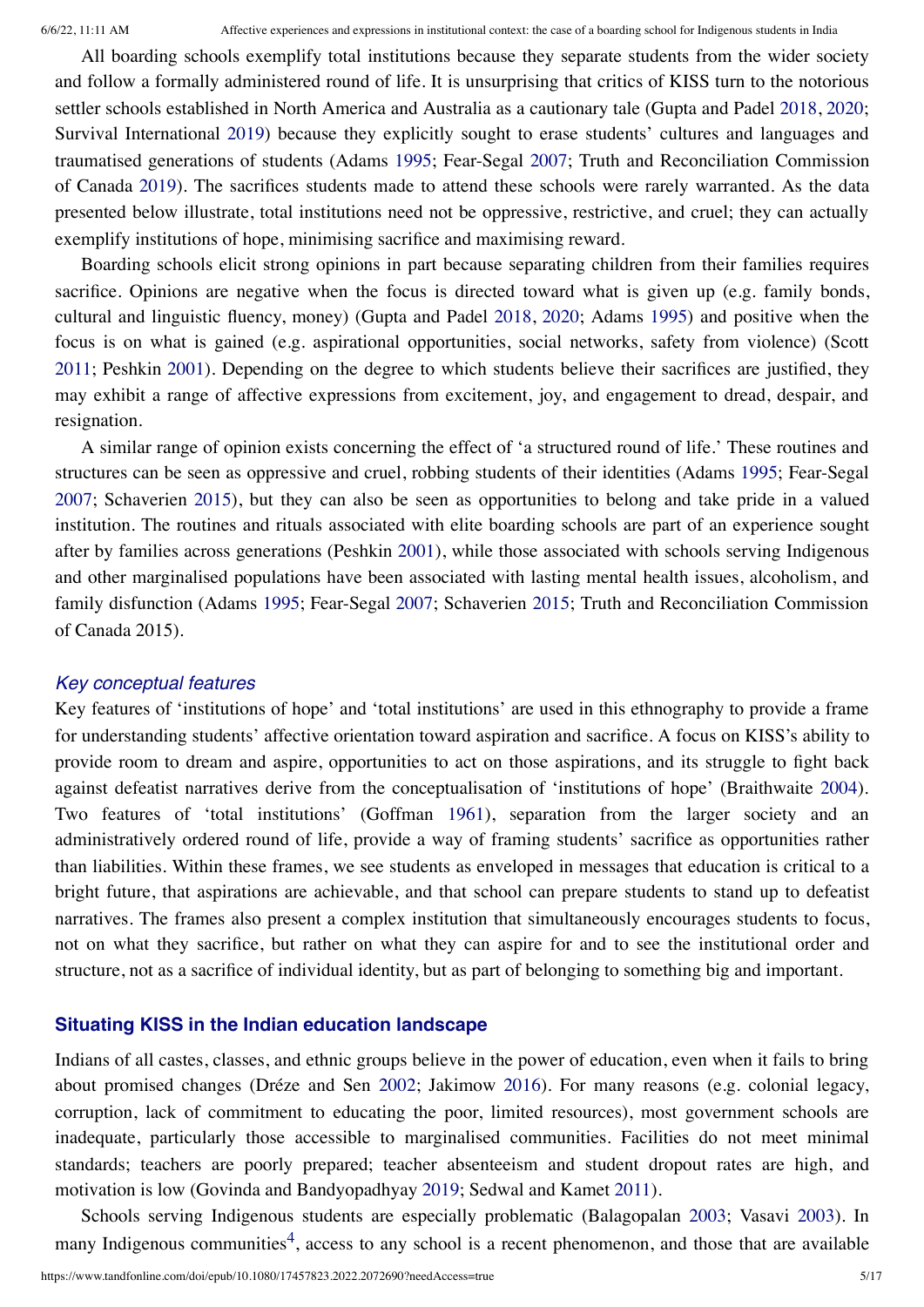are often staffed by poorly prepared, frequently absent, and culturally insensitive teachers. They are housed in inadequate facilities and use curriculum disconnected from children's lives (Jojo [2013](#page-15-23); Sedwal and Kamet [2011](#page-16-12)). Student achievement rates are well below those for the general population and dropout rates are high (Ministry of Tribal Affairs [2013](#page-16-13)).

While children are guaranteed walking-distance access to primary school (Ministry of Education [2009](#page-16-14)), boarding schools are the only option for many Indigenous upper primary and secondary school students. Boarding schools provide lodging, food, and a basic curriculum at a small cost. Recent evaluations of these schools are highly critical of the facilities, learning experience, adequacy of staff, food quality, safety, health, and hygiene, and reports of physical and sexual abuse are frequent (Jojo [2013](#page-15-23)). Many families choose to discontinue schooling after primary school because of secondary schools' inadequacies and parents' lack of confidence in the benefit of further education (Froerer [2012](#page-15-24); Govinda and Bandyopadhyay [2019\)](#page-15-22), while others make great sacrifices on the slim chance that schooling will help their children 'get ahead' (Dost and Froerer [2021\)](#page-15-9).

KISS was founded in 1993 in this context. KISS serves as the philanthropic arm of the Kalinga Institute for Industrial Technology (KIIT), a well-respected for-profit university. KISS uses its founder's rags-toriches story to emphasise how anyone can rise out of poverty through education and hard work. Growing up in the state of Odisha,<sup>[5](#page-14-2)</sup> he worked in districts with large Indigenous populations and was appalled by how they were mistreated by local government officials who took advantage of their illiteracy. He established KISS to provide access to educational opportunities largely unavailable in Indigenous districts.

At the time of my research (2014–2015), KISS served 22,500 students drawn primarily from Odisha's 62 Indigenous groups<sup>[6](#page-14-3)</sup> (KISS [2020](#page-15-25)). Students as young as six years old enter KISS in Class 1, and they can continue their education through tertiary education at KISS College and University or by qualifying for one of the seats set aside at KIIT.<sup>[7](#page-14-4)</sup> Families pay nothing for the academic and vocational education, room, board, medical care, and access to artistic and athletic training their children receive. KISS selects students based on the family's need, prioritising female children of the poorest families. KISS receives many more applications than it can serve. For example, in 2014 it had to select 2,000 students from 50,000 applicants.<sup>[8](#page-14-5)</sup> KISS is located over 100 kilometres from most Indigenous communities, so students rarely see their families during the 10 months they reside at KISS. They return home for two months in the summer.

The KISS campus is located on 100 acres on the outskirts of Bhubaneswar, adjacent to KIIT. A modern facility of primarily two and three storey buildings, it includes single-gender hostels, classroom buildings, vocational training facilities, a library, medical clinic<sup>[9](#page-14-6)</sup>, large cafeteria/multipurpose room in which approximately 8,000 students can eat meals at one time<sup>[10](#page-14-7)</sup>, athletic fields, and open fields where boys<sup>[11](#page-14-8)</sup> are free to roam when they are finished with class. The campus is partially powered by solar panels and biofuel that is generated from food waste; clean filtered water and electricity are available.

Students live in hostels (approximately 50 students to a room) that are organised by age and sex, but not by Indigenous group, encouraging students to mingle across different groups and form a pan-Indigenous identity as 'KISSians.' Hostel wardens oversee the hostels, and some teachers live in the hostels providing help with homework and a connection to the academic program. Students are responsible for keeping their clothing and hostel room clean. They follow a schedule set by the school that ensures that order is maintained; students receive the required hours of instruction, eat three meals a day, get sufficient sleep, have opportunities for play and extra-curricular activities, and remain healthy. KISS is proud of its students' achievements (KISS [2020](#page-15-25)). For example, students' pass-rate on the high school exit exam between 2014– 2015 and 2019–2020 averages 97% passing, and individuals and teams perform well in national and international competitions. KISS does not collect data on post-graduation employment.

### **Methodology**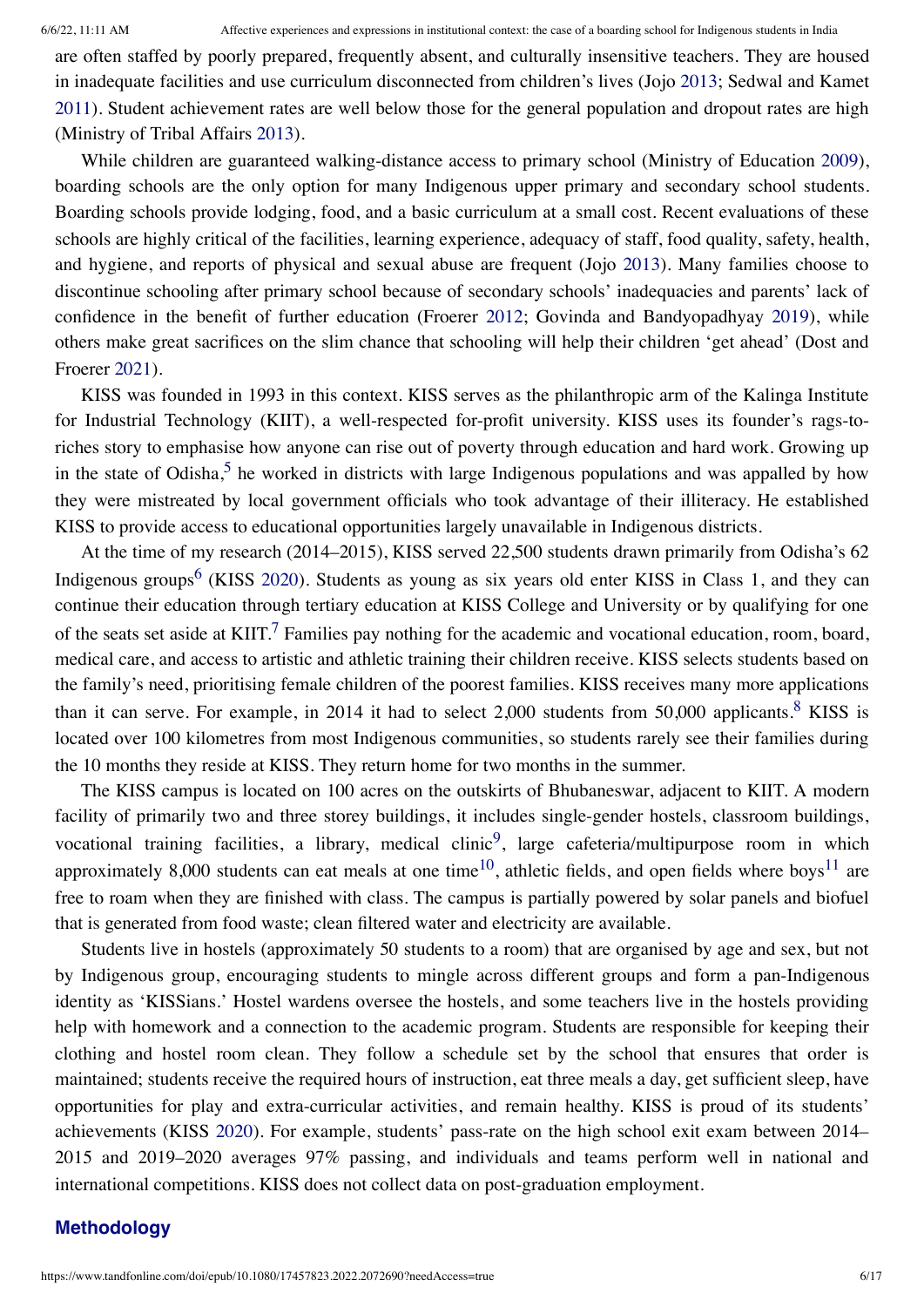Through four decades of conducting ethnographic research in United States schools, I have had multiple opportunities to engage in participant observation, interview diverse actors, work as a part of ethnographic research teams, and reflect on my positionality (LeCompte and Schensul [2010\)](#page-16-15). This project called upon these experiences and added a new context, as it was my first significant experience conducting research outside of the United States.<sup>[12](#page-14-9)</sup> I realised that I had to approach this project differently to adjust to cultural and language differences and to a compressed six-month onsite data collection period. Although I was confident in my ability to observe social interactions, ask probing and appropriate questions, and reflect on my influence on the data collection process, I knew that I would benefit from including Indian research partners who could contribute different cultural perspectives and use their Odia language fluency in observations and interviews. I also realised that my status as an older White woman from the United States would shape not only how I interpreted what I saw and heard, but also how I was treated.

The research took place in 2014–2015. Upon Institutional Review Board (IRB) approval<sup>[13](#page-14-10)</sup>, I began data collection in the United States with a document analysis of official online and print media. Through this process, I categorised how KISS officially projected an image of its affective environment. This process helped to shape my initial observations and informal interactions once I was onsite because I was able to compare what was projected online to what I saw and heard on site.

I arrived at KISS in September 2014 and was welcomed by KISS's founder. At a meeting with administrators, he publicly supported the research project and told them to provide me free access to the entire campus and any documents and data I requested. This support allowed me to observe and interact informally with staff, teachers, and students in classrooms, at assemblies, in student hostels, on playing fields, in teacher and staff meetings, and at whole school celebrations. I also guest lectured occasionally in English classes and helped with some administrative projects to gain a deeper understanding of KISS's operation. These observations and interactions allowed me to better understand the daily flow of events.

After about one month onsite, I hired three Indian research partners, all sociologists who were unaffiliated with KISS, to engage in participant observation, conduct interviews in Odia, and to help with translations. As recommended by LeCompte and Schensul [\(2010](#page-16-15)), we worked as a team to determine where and when to observe and what to ask in formal interviews. We met daily to debrief, and we maintained research logs that included observation notes, records of interviews completed, and reflections on the research process. We also visited several Indigenous villages to observe and interview parents and Indigenous leaders.

Formal interviews focused on the interviewee's experience of the school, beliefs about what students gain and lose from studying at KISS, beliefs about KISS's effect on students' futures, and the organisation's effect on their lives. Interviews ranged from 20 min to several hours over a number of sessions. Collectively, we conducted 160 interviews (33 administrators, 38 students<sup>[14](#page-14-11)</sup> (grades 5–10), 15 former students, 24 teachers, 10 support staff, 28 parents, six Indigenous leaders, and 12 visitors). Student, teacher, and parent interviewees were identified by research team members, not KISS administrators. We sought to balance the student and teacher sample by gender and length of time at KISS. Interviews with administrators, visitors, and some students and teachers were conducted in English, and all others were conducted in Odia. Most interviews were audio recorded. The research partners translated and transcribed the Odia interviews, and I transcribed interviews conducted in English.

Data analysis was on-going and comparative (Corbin and Strauss [2008\)](#page-15-26). As a research team, we engaged in daily discussions about preliminary findings, introduced possible analytic categories, and identified additional data collection needs. On return to the US, I read through all of the observation notes and interview transcripts several times, returned to my document analysis and fine-tuned themes and patterns. Using my initial research questions and emerging themes, I entered the data into NVivo, a qualitative data analysis software, which served as a platform to store and code data. Once key categories emerged, I asked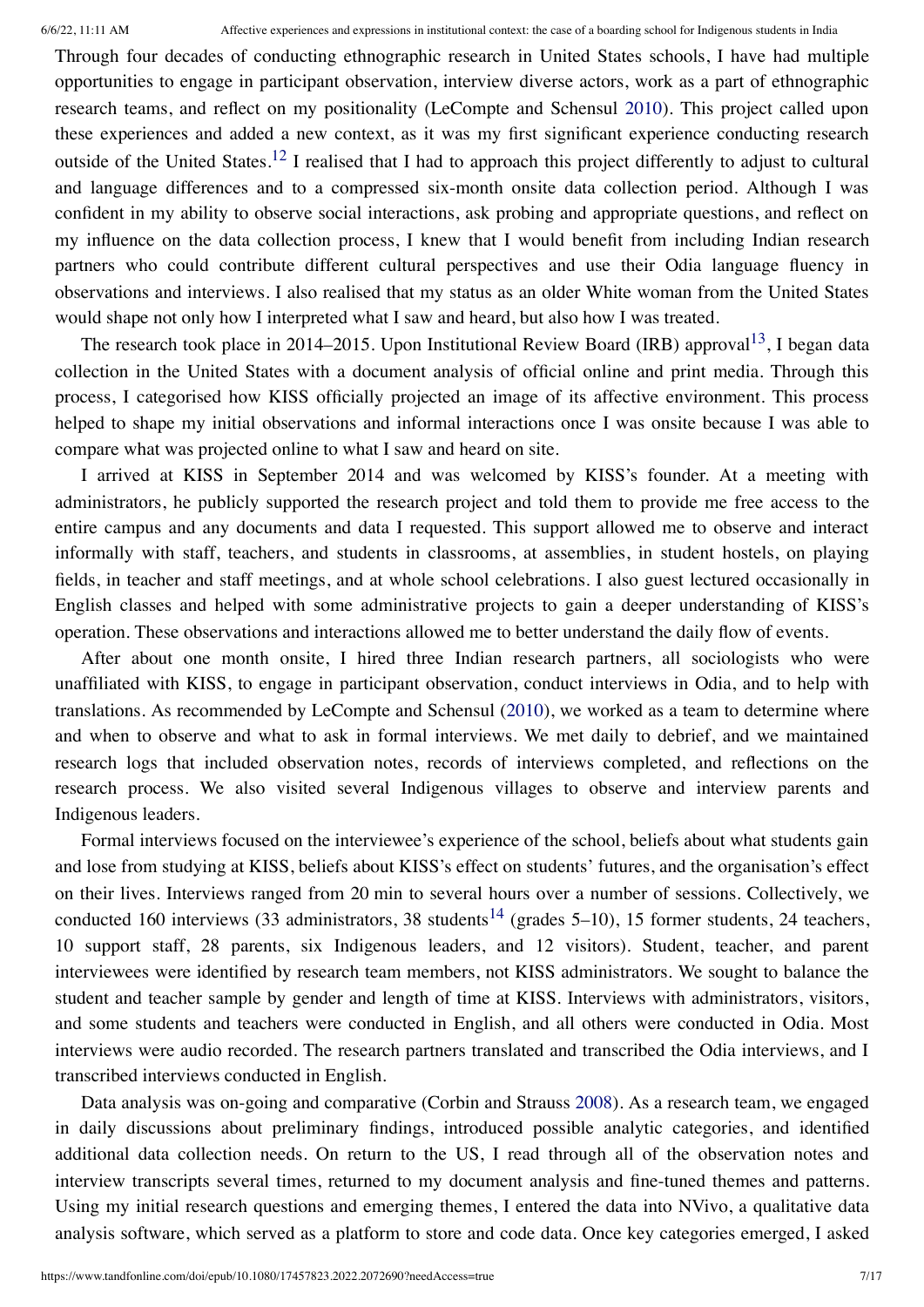KISS colleagues and my research partners to confirm their applicability and centrality to the institutional experience. I further confirmed the categories on a two-week visit in July 2017, and I continue to track postings on the website and social media outlets.

Once I began to write about my research, I grappled with two issues. The first involves how to portray aspects of KISS that have changed since my data collection. As an everchanging institution, it is unfair to describe it as it no longer is. This is especially evident in its official messaging. The messages on today's website are very different than they were in 2015 and, based on conversations with KISS staff and the founder, these changes appear to represent institutional reflexivity and growth, an assumption I confirmed with KISS's founder. The second resides squarely in the affective domain. I formed close friendships and deep commitment to everyone at KISS. I protect individual identities by not using their names, and I am cautious about what I write for fear that critiques will be taken out of context by the institution or its critics. This has not prevented me from providing constructive criticism or highlighting aspects of the institution that do not align with official positions.

#### **Findings**

As described in the conceptual framework, this examination of student affect, aspiration, and sacrifice occurs within the context of a complex institution that has characteristics of an 'institution of hope' and a 'total institution.' As an 'institution of hope,' KISS provides them room to dream and aspire and gives them opportunities to gain skills and knowledge relevant to their aspirations. All the while, it struggles to counteract defeatist narratives about Indigenous people. As a 'total institution,' KISS serves as the primary influence on students' individual and collective affective experiences and expressions because it separates students from outside interactions and encloses them in a formally administered round of life.

# *KISS as an 'institution of hope:' aspiring to a bright future*

KISS holds itself up as a hopeful institution, even referring to itself as a 'castle of hope' (KISS [2019](#page-15-10)). According to Braithwaite ([2004\)](#page-15-3), 'institutions of hope' cannot just declare themselves as such; they need to provide room to dream, offer avenues to move toward dreams, and publicly stand up against defeatist narratives that prevent groups of people from dreaming and achieving their dreams. As such, they provide the context for young people to develop the 'capacity to aspire' (Appadurai [2013](#page-15-8)).

#### *Aspirations: room to dream and avenues to achieve dreams through education*

KISS encourages dreams and aspirations that require an education. It surrounds students in messages that education is empowerment, the path to a bright future, and worthy of hard work and sacrifice. For example, an administrator said that they advise students to:

… just try to stick to your study and whatever difficulties you are facing … you may not get all the things at one time, so slowly, slowly things are happening. But don't think that will be a hindrance for you in life, be educated. After that you will see your own path … Education, good behaviour, peaceful coexistence, how to speak.... Education is the top priority. Be educated by any means. Education will empower you. Our slogan is 'educate, enable, empower' you must have seen it?

KISS students walk past posters reminding them of the power of education, such as one quoting the founder saying, 'Besides teaching facts education should teach how to live extraordinary lives.' They meet visiting dignitaries who repeatedly encourage them to make the most of their educational experience, and they discuss the importance of education during classroom lessons, as illustrated by the following exchange in a Class 9 English classroom in which the teacher chose to relate a reading to education: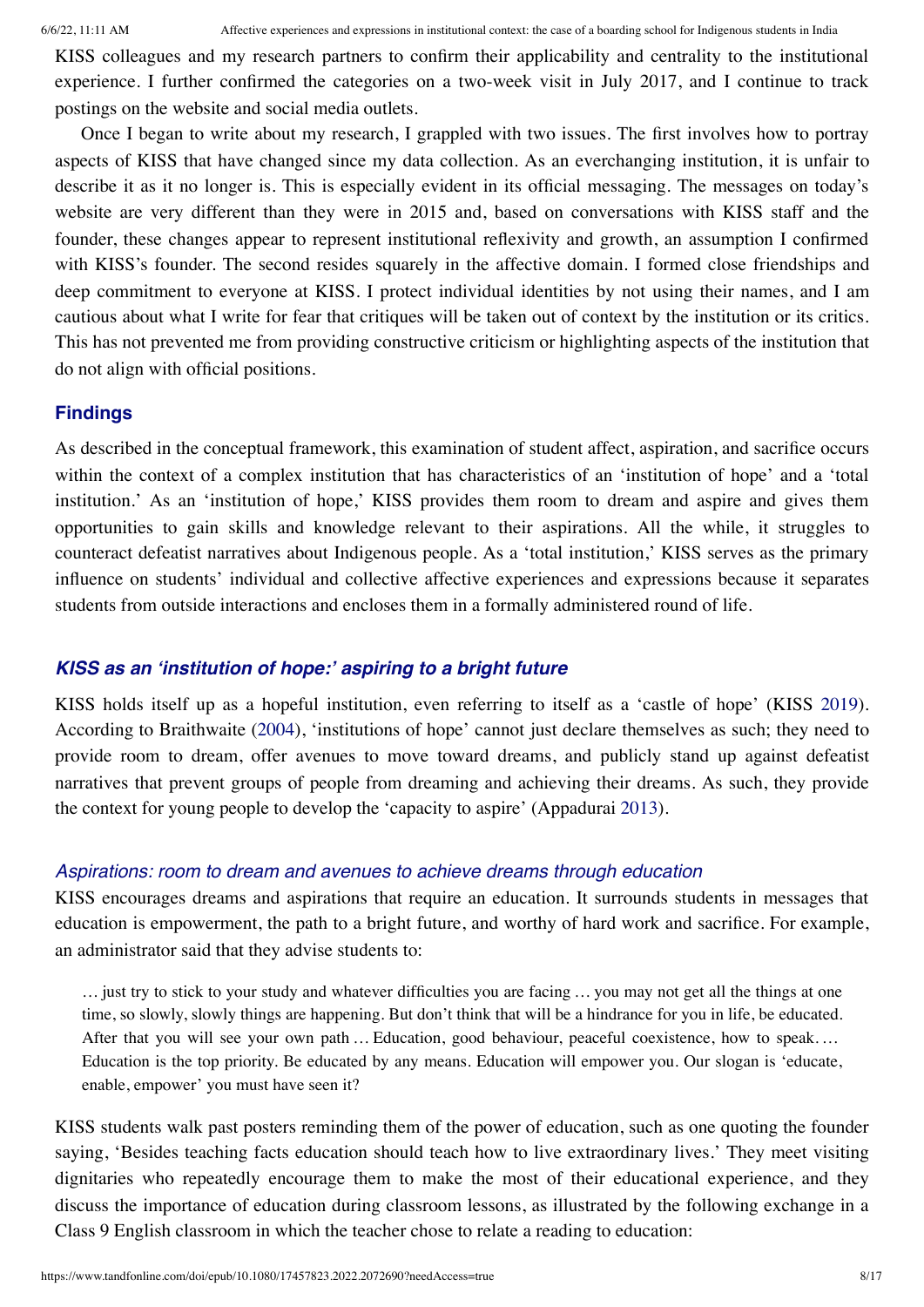The teacher asked her class of 24 young women and 30 young men to open their books to page 105 to begin a lesson on The First Step. She asked the students if they knew what 'first step' means. When they did not respond, she said that [the founder] 'took the first step to empower tribal children through education.' She opened a discussion about the importance of education. One student said that a country, state, and community cannot develop without education. She then asked why some children are not able to be educated.

Male student 1: 'Parents are not aware about education, and due to poverty, they are not able to educate.'

Male student 2: 'If girls are not educated, then they live in darkness and are not able to know about education, health, sanitation, which is useful for their future.'

These messages about the importance of education are intended to motivate students to dream of bright futures and to avoid 'living in darkness.' In interviews, students were steadfast in their plans to continue in school to avoid futures without an education. For example, a female former student now studying at KIIT, described how pursuit of higher education allowed her to avoid early marriage. She said that without attending KISS, 'Probably I would not have been able to do higher studies. I would have married and spoiled my life.' She went on to say, 'marrying at an early age for a girl is like losing her own identity in the society, building a low self-confidence.' For her, being educated is more than a career necessity; it positively affects her identity.

Another former student (male) now studying at KIIT, focused on the limited employment opportunities for those without an education:

Most of my friends are laborers and some friends are migrant laborers working in other states of the country under difficult conditions. If I had not come to KISS, I might as well be like my friends; I would still be continuing as a labourer, too.

He recognised that he has a chance to escape the dire poverty many of his village peers experience. Given that KISS can admit so few applicants (only 4% of applicants were admitted in 2014), his comment is especially poignant; he was granted an opportunity that many were denied.

A younger student (Class 9) described how his aspirations for higher education are shaped by family and community expectations. To him, education is a way to demonstrate to the non-Indigenous community that 'we [Indigenous people] can also do something.' He said:

There is a great expectation of my family and villagers on me, and they tell me that there is no one who has gone to Bhubaneswar [where KISS is located] for education, and so you have got the opportunity to showcase your talent. That keeps my hopes alive to pursue my education. My villagers will feel proud of me. Because, in our locality, we the tribal people [Santal tribe] are not treated well by the general castes. The Odia people don't mix with us, and they offend us with calling different names.

These students aspire to the life of an educated person, a life that does not involve early marriage, unskilled labour, and disrespect from non-Indigenous neighbours. Their career aspirations are influenced by role models and opportunities provided on the KISS campus. By living in a school that provides primary, secondary, and tertiary education, students are surrounded by educated people, specifically, teachers, administrators, and elder students enrolled in KISS University and KIIT. They have few encounters with uneducated adults while they are at KISS.

KISS students also envision a future in which they give back to society, their village, and/or KISS. KISS students are surrounded by messages of philanthropy; they know that they are at KISS because of the founder's generosity, and they are encouraged to give back as a token of gratitude. Some students said that they want to be doctors, nurses, and teachers for this reason. For example, one student said, 'If I get through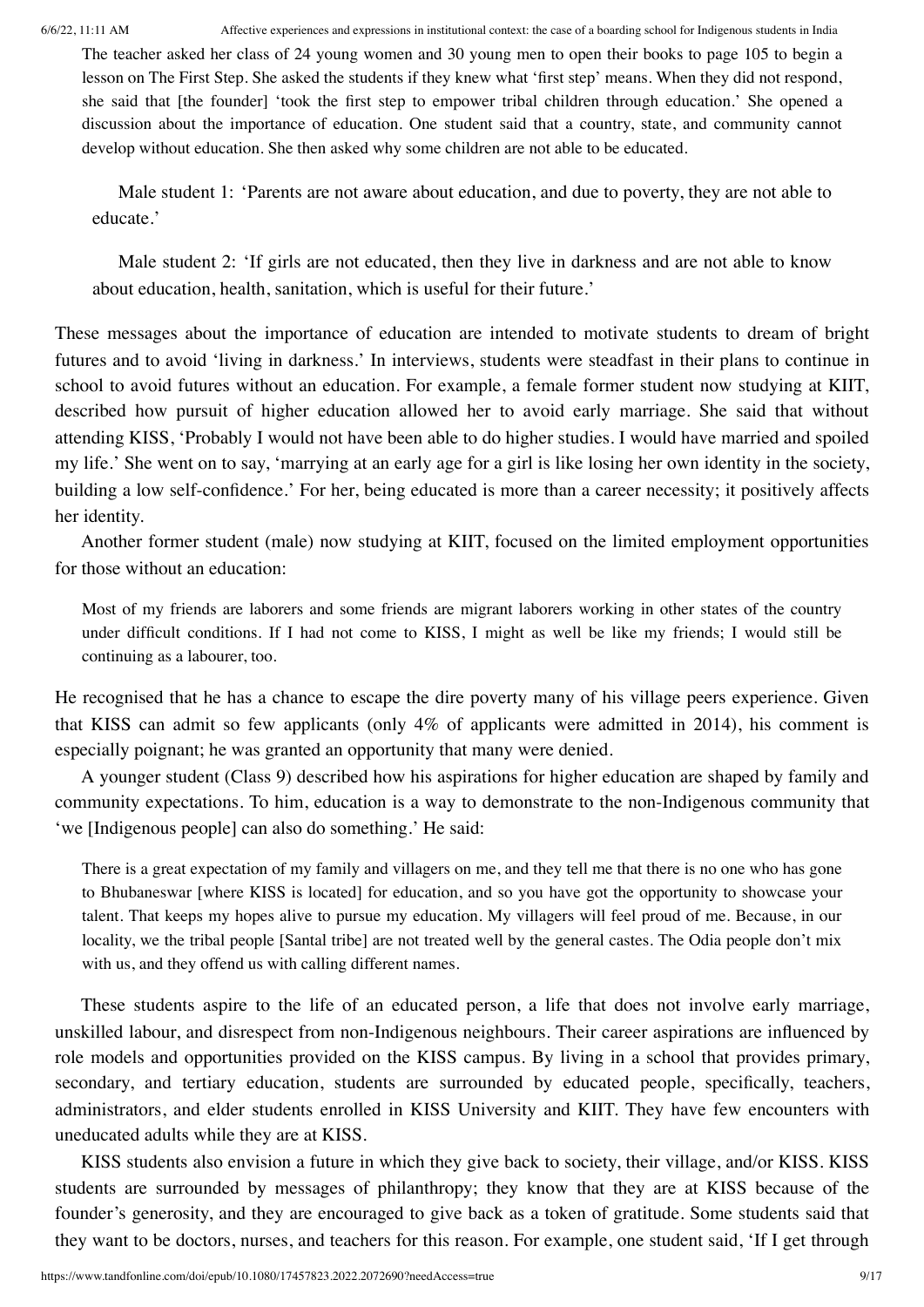and become a doctor, I will serve mankind through my job being a doctor … I have seen people being so poor and suffering in my village. My parents have also suffered a lot.' Many of the parents we interviewed equate being educated with being a good citizen. For example, one father said, 'An educated person will make positive change to society. If my son becomes educated and gets a good job, then other members of our society are inspired and send their children to school.' Another said, 'He can help change the society. He can help the village in overcoming the problems we face in day-to-day life, like water crisis, unemployment etc. If he becomes an engineer, he will be an asset for the society.'

# *Standing up to defeatist narratives about Indigenous people*

KISS's role in publicly standing up against defeatist narratives is complex. KISS has always encouraged students to be proud of their Indigenous heritage, but until recently KISS, like much of Indian society, promoted a deprivation narrative of Indigenous people. KISS held that while Indigenous cultures have many strengths, young people growing up in their communities lead a life of deprivation. For example, for several years the founder's words, 'Giving education to the *deprived* is like giving sight to the blind' (emphasis added) was prominently displayed on campus and on the webpage. An examination of KISS's website in  $2020^{15}$  $2020^{15}$  $2020^{15}$  reflects a move away from an explicit deficit narrative; the slogan about providing education to the deprived has been replaced with 'Education is the Third Eye of the child.'

While I was at KISS in 2014-2015, students reiterated the deprivation narrative about themselves and their communities. One example stands out. On a Saturday afternoon, one of my research partners and I visited several mentoring sessions.<sup>[16](#page-14-13)</sup> These sessions provide an opportunity for a group of about 50 students to gather informally with a designated faculty member. Gathering in shady spots around campus, the general mood is one of camaraderie, playfulness, and support. In this context, a young man stood before two assembled groups (about 100 students and two teachers) and sang a song he wrote honouring the founder. This song illustrates the depth to which students simultaneously accepted the deprivation narrative and appreciated the opportunity KISS provided them. After describing KISS students as members of 'one family' and praising KISS for providing the opportunity to become educated, he sang:

He [the founder] *loved the poor*, cared for them, [repeat] and *pitied on them*.

There is no other place in this world like KISS.

The *poor tribals* are now able to identify themselves as *complete human being*.

[The founder] made them completely different from others [repeat].

What all he did for these tribals [repeat] is beyond imagination.

Whoever comes to KISS to *bring themselves up* over here, they can get all the happiness (emphasis added).

The audience greeted the song with enthusiastic applause, seemingly unconcerned that the young man had internalised a view of unschooled Indigenous people as poor and in need pity and transformation to become 'complete human beings.'

KISS is changing its deficit language on its website and in social media, but it is unclear if these changes have made their way into the collective affective experience given how prevalent deficit narratives are in the wider Indian community (see endnote 16). KISS walks a fine line in relation to these narratives. On the one hand, the deficit narrative serves to justify KISS's existence as a boarding school that removes young people from their Indigenous communities. On the other hand, KISS pledges that, 'It is our lifelong mission to ensure that indigenous heritage is accorded due respect and indigenous communities are empowered through spreading of awareness about tribal rights' (KISS [2020](#page-15-25)).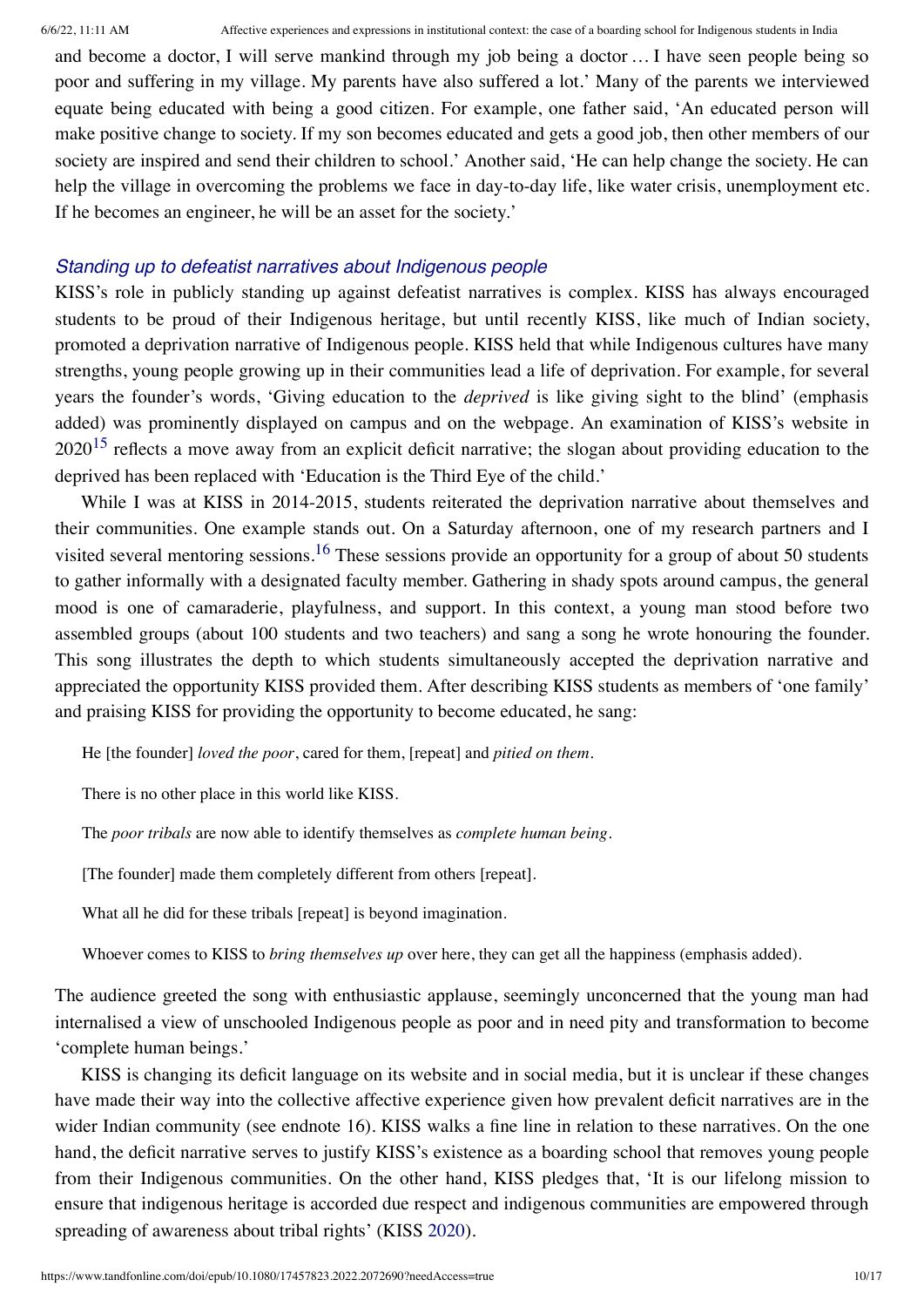# *KISS as a 'total institution:'*

KISS has structural and organisational features of a 'total institution' that influence students' affective expressions and experience. One feature, separation from the wider world for appreciable periods of time, highlights the sacrifice students and their families make to pursue aspirations. Another feature, an 'enclosed, formally administered round of life' (Goffman [1961](#page-15-4), viii) restricts students' individual expressions but also provides students the opportunity to be part of something big and important. As described below, students and their families determine that leaving home for the opportunities afforded by a KISS education outweighs the sacrifices they make, and they determine that living in an institution that formally organises their lives is not oppressive; rather, it provides an opportunity to belong to something big and important.

# *Separation as opportunity rather than sacrifice*

KISS students are separated from the wider world, especially their Indigenous communities, for 10 months a year. While at KISS they sleep, work, eat, and play on the KISS campus. They rarely see their families outside of the two-month summer break, and they have limited access to the internet, social media, television, and mobile phones. While this level of separation has been criticised because it restricts their opportunities to learn their Indigenous cultures and languages and separates them from their families (Gupta and Padel [2018,](#page-15-0) [2020;](#page-15-1) Survival International [2019](#page-16-0)), KISS's founder is firm that KISS must function as a boarding school. He explained that he chose the boarding school model to protect, not control; he wants children to grow up away from the negative effects of poverty (e.g. food scarcity, poor schools, alcoholism, child labour, and the threat of Maoist rebels<sup>[17](#page-14-14)</sup> in Indigenous areas) to learn in what he sees as a safe and supportive environment.

Unlike critics, students and parents framed the separation in terms of opportunity rather than sacrifice. For example, one father said the following about educational opportunities in his village:

In my village, primary school teachers are not coming regularly; they attend school only two or three days in a month. Students attend school not to learn anything but only for midday meal. KISS is much better than our local school.

Another father described KISS as his daughter's only chance at a better future. He said, 'They should stay away, as it's not good to stay in the village. They will not improve their position if they stayed in the village.' A student described how coming to KISS allowed him to get away from bad influences and habits:

Earlier I used to smoke and drink a lot. Nobody loved me. But while I came here and learnt all the behaviours and etiquettes, I stopped all those addictions and my nature got changed. I got a lot of affection and appreciation from my community and family. So, I am indebted to KISS for this.

None of the parents or students interviewed expressed regret about coming to KISS, although several students described being homesick at first. A Class 9 boy said, 'Initially in Class 5 when I went to village and come back after summer vacation, I remember my parents and cried several times in hostel. But now when I come back after summer vacation, I feel better in here than my village.'

Separation from the wider society contributes to students' devotion to the institution and its founder. Students described the founder as 'like a god,' and they frequently named him as their primary role model. The song presented above was the young man's tribute to KISS and the founder. After visiting KISS, an American scholar described this devotion as pervasive and nearly ''religious' in its affect.' In an email received following his visit, he wrote:

As with many educational institutions in developing or newly industrialized contexts, the belief in the unlimited transformational power of education permeated the campus. The values and beliefs permeating KISS were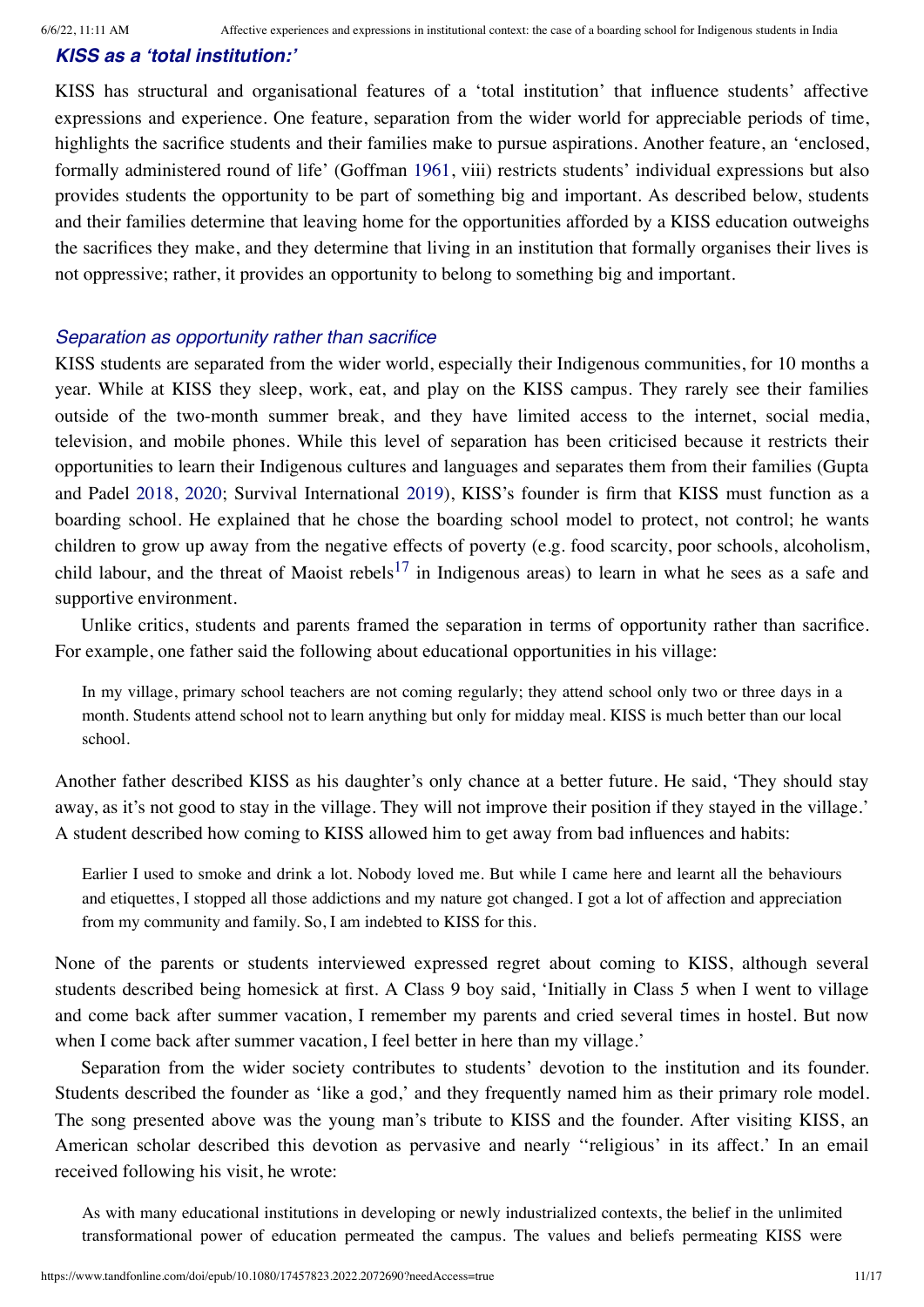clearly those transferred from, and imputed to, the founder. More than in any other school setting I have experienced in my long career, I would describe the culture as 'religious' in affect. Even explicitly religious institutions have not created this type of impression for me, perhaps because the 'religious fervor' of religious schools is explicit and canonized, while the fervor at KISS is more implicit and non-canonical. Nonetheless, there is a strict orthodoxy and orthopraxy at KISS, as well as a 'worshipfulness' that is unavoidable.

As he implies, this sense of 'worshipfulness' along with a belief that a bright future is impossible outside of KISS, becomes the air everyone associated with KISS breathes.

While life within the boundaries of KISS provides many opportunities, it also raises concern among some scholars and Indigenous rights activists that separation from home and community sacrifices cultural and linguistic fluency and disrupts identity development (Gupta and Padel [2018](#page-15-0), [2020](#page-15-1); Survival International [2019\)](#page-16-0). For example, a visiting U.S. scholar expressed concern about potential long term negative effects. She wrote:

I think a large concern is how living away from one's community and family might disrupt the formation of familial and communal relationships to the extent that the child is harmed in other dimensions of their life. While poverty and illiteracy are terrible, it is also terrible to not be able to communicate or connect with one's family and community. What are the trade-offs for children? For families?

In contrast, parents and current and former students did not express concerns about language and cultural loss. Parents said that KISS students speak 'our language' at home when they visit in the summer. All students interviewed said that they have no problem speaking their Indigenous languages. Some KISS students proudly pointed to learning other Indigenous languages from their friends. For example, one young man reported:

We communicate with each other in our own languages. And when we communicate with other tribal children, it's in Odia. There is a great scope to learn many languages here, while communicating with others. I have learnt Kui Kandha [his mother tongue] in the beginning, but at present, I know Kui, Sambalpuri, Odia, Hindi, and English. I can't speak, but I can understand Santali.

Disruptions in cultural learning are more complex. While KISS extols students to be proud of their Indigenous heritage and to not distance themselves from their culture, they also envelop them in a set of beliefs, values, and behavioural expectations specific to KISS. Two months of exposure to their home cultures is not nearly as deep. Parents were more apt to appreciate than abhor the behavioural changes they saw when their children returned from KISS. Like the father below, they point proudly to their children's changed behaviour and assume that KISS graduates will retain a respect for village life:

They are leading an urban life, which is very different than the life we have in the typical rural set up. They may not adjust [to life at home], but at the same time, this is their native land. So, they will respect the village and the elders of the village.

He added that when the KISS students come home, 'They behave properly when they come and guide other children to study.' Another father said of his son:

He is not behaving like a villager now; he behaves like an educated person. He is not interested to stay here more days because people of village are always drinking and quarrelling with each other, so he doesn't like this environment.

Current and former students' perspectives are similar. They said that they love their families and villages, but they are glad to be at KISS. They credit KISS teachers and mentors for encouraging them to be proud of their Indigenous heritage and their villages. As one young woman described, 'I can get accommodated in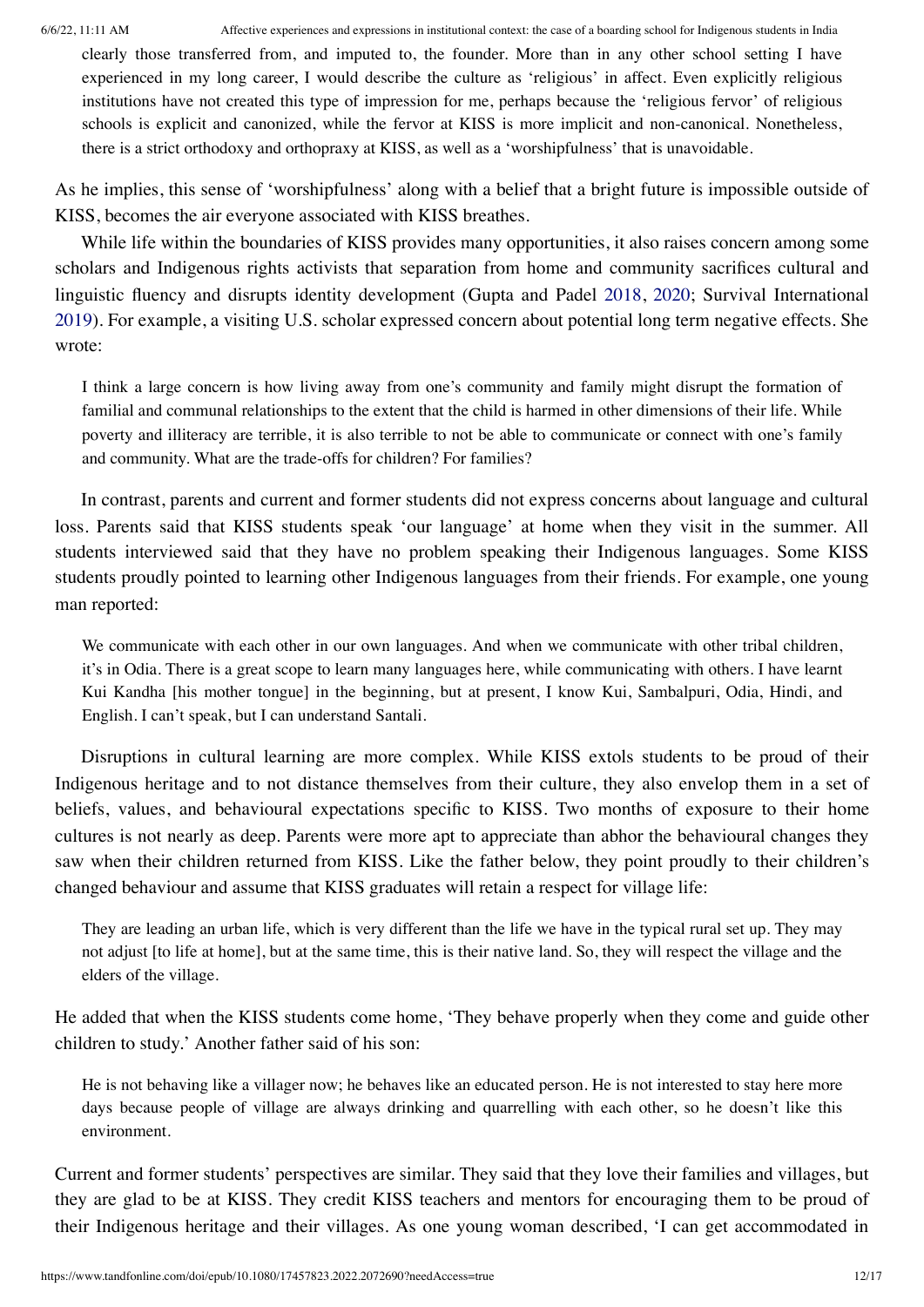village life too, as I still like my village. Everybody teaches me here that we should not forget our caste, language and culture.'

## *Order as belonging*

As the research reflection that began this article describes, KISS has a pervasive climate of calm and order. Students pass smoothly in the halls, sit together quietly in crowded classrooms, eat shoulder-to-shoulder on the dining hall floor, and play with minimal supervision. With the exception of a few students trying to skip classes or avoid chores, there was little evidence of students rebelling against the structure and routine; in fact, students expressed gratitude for the structure. One young woman said she likes life at KISS better than in her village because, 'I like the study atmosphere here …All facilities are available here with more discipline and study atmosphere.' A former student studying at KIIT recounted people's reactions when he describes KISS:

I tell everybody the strength [number of students] of my school, and they get surprised to know that. They get astonished how the school is run, how we eat and live in such a great number. I tell them the way it's maintained in proper discipline and smoothly. The dining place is very systematic; the roles are well defined amongst the students and the staffs.

As in other total institutions, order emanates from the administration, but at KISS, staff and students take on responsibilities that extend beyond those routinely assumed in Western schools. Female students sweep the classrooms before class, and older students are required to spend one day a month on tasks such as grounds maintenance and food preparation and serving; the staff is expected to be available, either on site or on call 24\*7. Students and staff take on these responsibilities in part because it is an institutional expectation, but also because they feel like they are contributing to something large and important. Teacher interviews support this administrator's explanation:

The manpower is very dedicated, and they have a social bent of mind. And 24\*7 some of them are working. So, with that kind of dedication, we are able to run this kind of organization. With the dedication, the diligence of the people, their interest in doing some kind of social service, combines together for the people to work with that kind of vigour and zeal for the children.

On a daily basis, students keep their classrooms and hostels clean, cut each other's hair, wash their own clothes, and help with food preparation. The hostel windows and fences are usually draped with clothing drying in the sun; boys stand by the side of hostel buildings and cut each other's hair, and older students meet with young students to help with homework or to practice dances for upcoming performances. Older students play an important role in accommodating new students. In October 2014, I witnessed the intake of over 900 new Class 1 students and saw that older students were actively involved in the process. The following from my research notes describes their involvement on one day:

When I arrived at KISS this morning I was met with a crowd of parents and young children waiting to be admitted into KISS. Many teachers and older students were involved in the intake process. Quite a few of the students, mostly girls, were wearing a military-style uniform. There were also students in scout outfits, and others wore kerchiefs for Junior Red Cross. It looked like these students worked most of the day. They talked to students in their mother tongue, gently guided them from table to table, took them to the dispensary and back, and led them to the hostels as parents left. In the late afternoon, another set of students came to talk to parents, I assume to reassure them that their child will be fine. (Research notes. October 27, 2014)

Much of the order that exists at KISS is due to a sense of pride in being part of something big. Students experience the sheer size of the institution as they patiently wait in a sea of 27,000 fellow students for celebrations and to greet visitors as varied as the Dali Lama and Bollywood stars. At these events, they are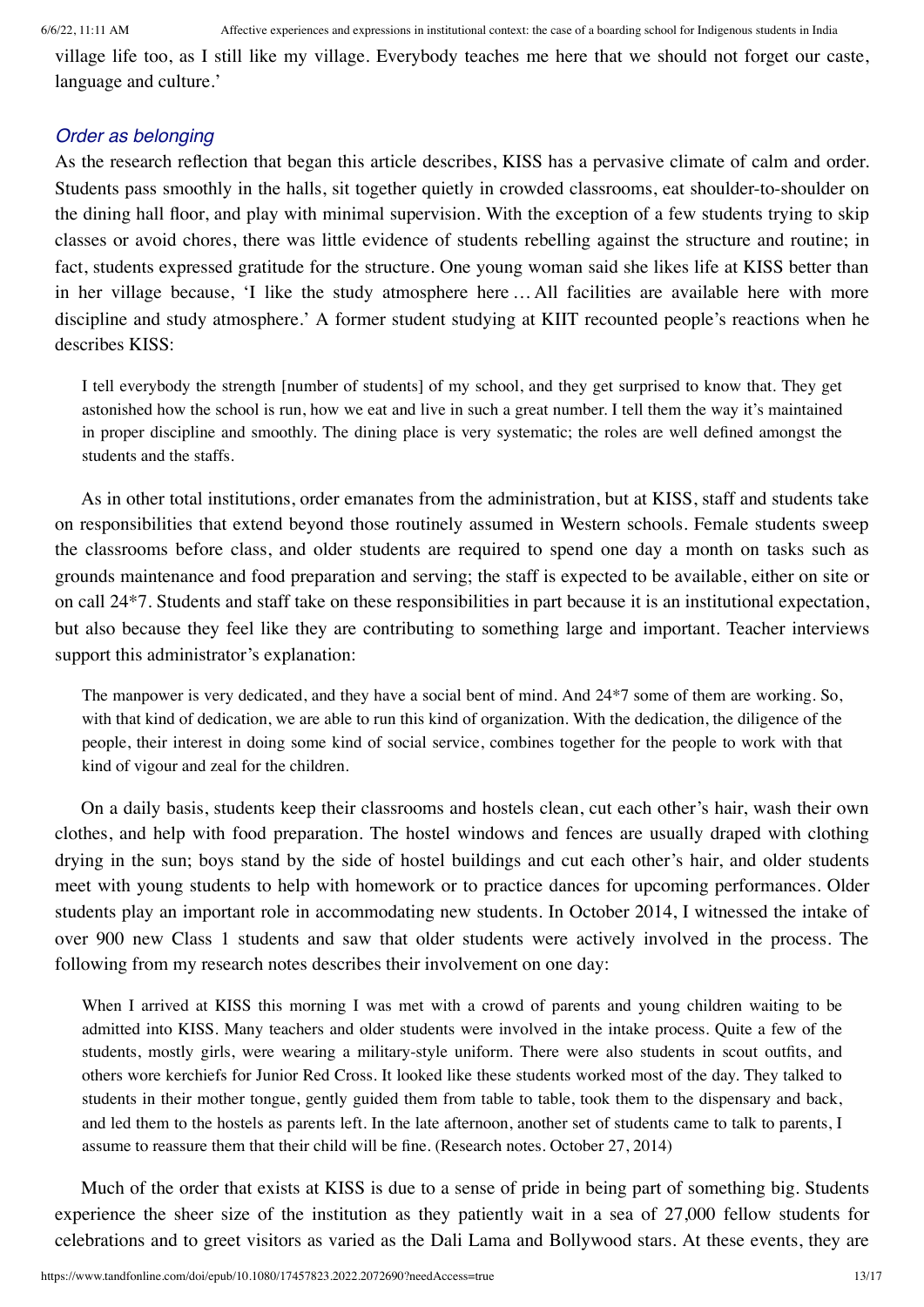reminded by visitors how special they are, and they are able to perform or see their peers perform before a massive crowd. They also have a daily reminder of being part of something big and enveloping when they meet each morning in the cafeteria for morning prayer. At these daily gatherings (7:00 AM for primary students and 10:30 AM for secondary students), the cafeteria resonates with the sound of over 10,000 students joining together to chant, cheer, and sing the national anthem. Following a morning prayer session, a foreign visitor commented that:

There is certainly a great sense of ownership and pride among all in the school – the children, the teachers, and the administrators. The school assembly is an important ritual that reinforces that sense of identity, pride, duty and ethics among children. Children and adults in the school understand how unique their institution is. Children understand they are part of some important social experiment.

## **Conclusions**

I began this article with a description of an epiphany related to students' affective experience at KISS. Within a school the size of a small city, thousands of young people interacted peacefully and respectfully with each other and the school employees. This realisation occurred in part because it was so unlike my experience of schools serving marginalised populations in the United States where student order is maintained by bells, whistles, bullhorns, metal detectors, and vigilant adults, including armed uniformed police. It also occurred because I was at KISS as an ethnographer; I spent months on site before the importance of this feature of ordinary life on students' affective experience became clear to me. Had I only visited briefly, I would not have noticed this, or I may have assumed the calm I saw was staged for my visit. Examples like this point to the importance of 'evocative ethnography,' research that is able to identify and describe the feeling tone of daily life (Skoggard and Waterston [2015\)](#page-16-2).

Interest in young people's affective orientation related to aspiration and sacrifice has to account for the influence of the institutions in which they spend the bulk of their time. As I describe above, KISS is a social institution that is created and maintained by a collective affect that 'moves and motivates' (Lutz [2017\)](#page-16-3) students. It does so intentionally through its self-portrayal as a hopeful institution, but it also happens as part of the collective affective orientation toward aspiration and sacrifice that exists within the institution. In this context, students accept and embrace aspirations requiring formal education. They come to see separation from home as an opportunity for a brighter future, rather than a sacrifice of family and Indigenous identity.

To truly be an 'institution of hope,' though, KISS needs to continually work to counter societal systems and beliefs that oppress, demean, and dash hope in Indigenous communities. KISS exists within the wider Indian society that perpetuates these inequities, but by providing educational opportunities and working with Indigenous communities, its graduates will potentially counteract the deficit narrative that stifles hope for Indigenous communities. KISS has given them the experience of being part of something large and important, and they have grown to see themselves as not only part of a specific Indigenous community but as members of a pan-Indigenous community that collectively can make its voice heard.

#### **Notes**

- <span id="page-13-0"></span>1. 22,500 students were enrolled when I conducted research in 2014–2015. By 2019, the population rose to 27,000. I use the term 'Indigenous' rather than tribal to avoid negative connotations the term 'tribal' with with 'savage' in the West (Lowe [2001\)](#page-16-16). I use 'tribal' only when interviewees used it. I do not use 'Adivasi,' a term used in India for indigenous people, because Indigenous is more widely understood outside of India.
- <span id="page-13-1"></span>2. It was not until I had been at the school for months that I began to draw connections between behaviours across multiple sites within the school. I did ask about discipline policies and learned that KISS follows Indian regulations laid out in the 2009 Right to Education Act (Ministry of Education [2009](#page-16-14)) and does not use corporal punishment.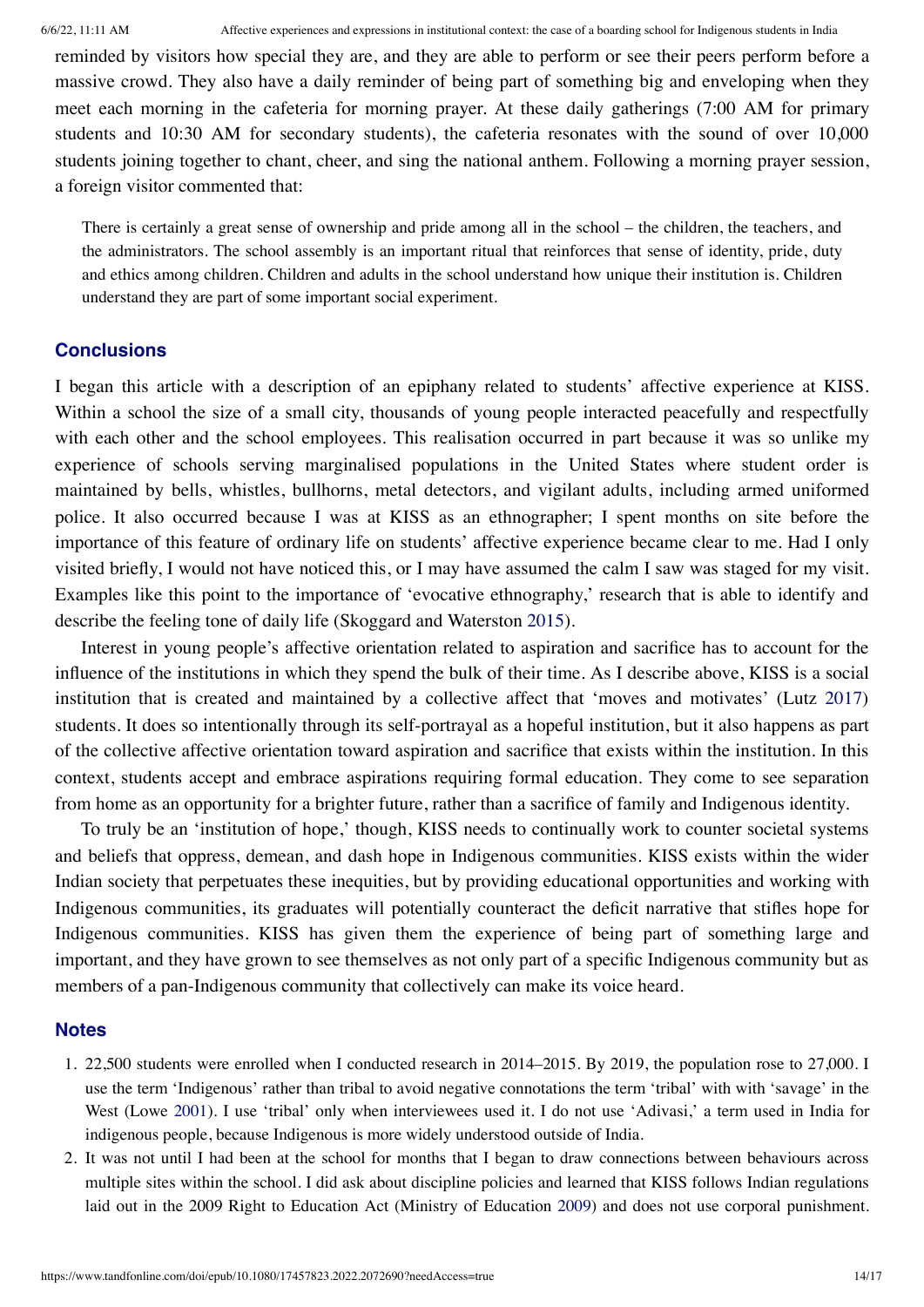Behavioural issues were typically addressed by teachers, mentors, or hostel wardens. According to administrators, serious offenses were rare and resulted in expulsion from the school.

- <span id="page-14-0"></span>3. KISS is located in Bhubaneswar, the capital of the Indian state. It is several hundred kilometres from most of the Indigenous communities. Families rarely visit the school because of the distance, cost of travel, and poor roads. Students return to their communities for two months every summer.
- <span id="page-14-1"></span>4. Indigenous groups are among the poorest segments of Indian society. Most rely on subsistence agriculture, sale of forest products, and daily wage labour. Illiteracy rates remain high despite fairly recent enactment of compulsory education (Census of India [2011\)](#page-15-27).
- <span id="page-14-2"></span>5. Odisha is one of India's poorest states in large part because its large Indigenous population (22.8% in the 2011 census) has historically lived without access to jobs, education, and infrastructure (e.g., roads, clean water, electricity) (Ministry of Tribal Affairs [2013](#page-16-13)).
- <span id="page-14-3"></span>6. In 2020 KISS's student population reached 27,000 making it the largest boarding school for Indigenous students in the world (KISS [2020](#page-15-25)). KISS students were sent home in spring 2020 because of the COVID pandemic and began to return to campus in late 2021.
- <span id="page-14-4"></span>7. Five percent of KISS graduates are offered seats at KIIT university at no charge. Access to a KIIT education is a major incentive for parents because of its reputation for high quality education.
- <span id="page-14-5"></span>8. KISS employs district representatives who meet with families interested in KISS, and they provide the first review of family eligibility. Children are selected on the basis of need and girls are given priority. Despite favouring girls in admissions, girls remain a minority because many families are reluctant to send their daughters so far away for school. No reports are available on the status of students not selected to attend KISS.
- <span id="page-14-6"></span>9. The medical clinic is staffed by the Kalinga Institute of Medical Sciences (KIMS), one of several KIIT institutions. If students become seriously ill, they are taken to the KIMS hospital.
- <span id="page-14-7"></span>10. Students receive three meals a day. Lunch and dinner consist of rice and dahl (with protein several times a week). Older students work one day a month helping to prepare and serve meals. Students bring a plate to the dining hall and wash it after the meal. For more information on the logistics of feeding 27,000 students three times a day, see National Geographic Mega Kitchen ([https://www.youtube.com/watch?v](https://www.youtube.com/watch?v%E2%80%89=%E2%80%89wypm9BqRgy0%26t%E2%80%89=%E2%80%8928s) = wypm9BqRgy0&t = 28s.)
- <span id="page-14-8"></span>11. As is common throughout India, girls are expected to remain close to their classrooms and hostels. They are provided opportunities to participate on sports, yoga, and dance teams.
- <span id="page-14-9"></span>12. This research was funded by a Fulbright/Nehru research grant and a Faculty Research grant from my institution.
- <span id="page-14-10"></span>13. For IRB approval, I outlined the overarching research questions, developed more specific observation guides and possible interview questions, and detailed human subjects protections. I emphasized that, characteristic of ethnographic research, the data collection focus was likely to change while I was in the field. IRB approval was granted in 2014.
- <span id="page-14-11"></span>14. The 38 students interviewed represent 18 Indigenous groups; 64% were male, consistent with KISS's student population. Of the 24 teachers interviewed, 58% taught in the primary grades, and 24% were Indigenous. Nearly all of the former students were enrolled at the Kalinga Institute for Industrial Technology (KIIT). The administrators were selected for their knowledge of various institutional functions (e.g., academics, athletics, hostels, medical care, food service, finance, community outreach); two of the administrators are Indigenous. The visitors quoted were Fulbright researchers who attended a conference at KISS.
- <span id="page-14-12"></span>15. All teachers are required to serve as mentors to a group of approximately 50 students; mentoring classes meet as a group every Saturday afternoon. Teachers are given considerable leeway on how to use the mentoring time.
- <span id="page-14-13"></span>16. To provide a clearer picture of KISS's development, I draw some more recent data from the KISS webpage or from KISS representatives. Although I do not have in-depth data on how KISS's promotion of a deficit narrative is changing, I believe including changes to the website paints a more accurate picture of an institution willing to change in the face of criticism.
- <span id="page-14-14"></span>17. For several decades, groups of Maoist rebels (also referred to as Naxilites) have recruited members among Indigenous groups, who, because of poverty and estrangement from the government, often find these groups attractive (Singh [2006\)](#page-16-17).

# **Acknowledgements**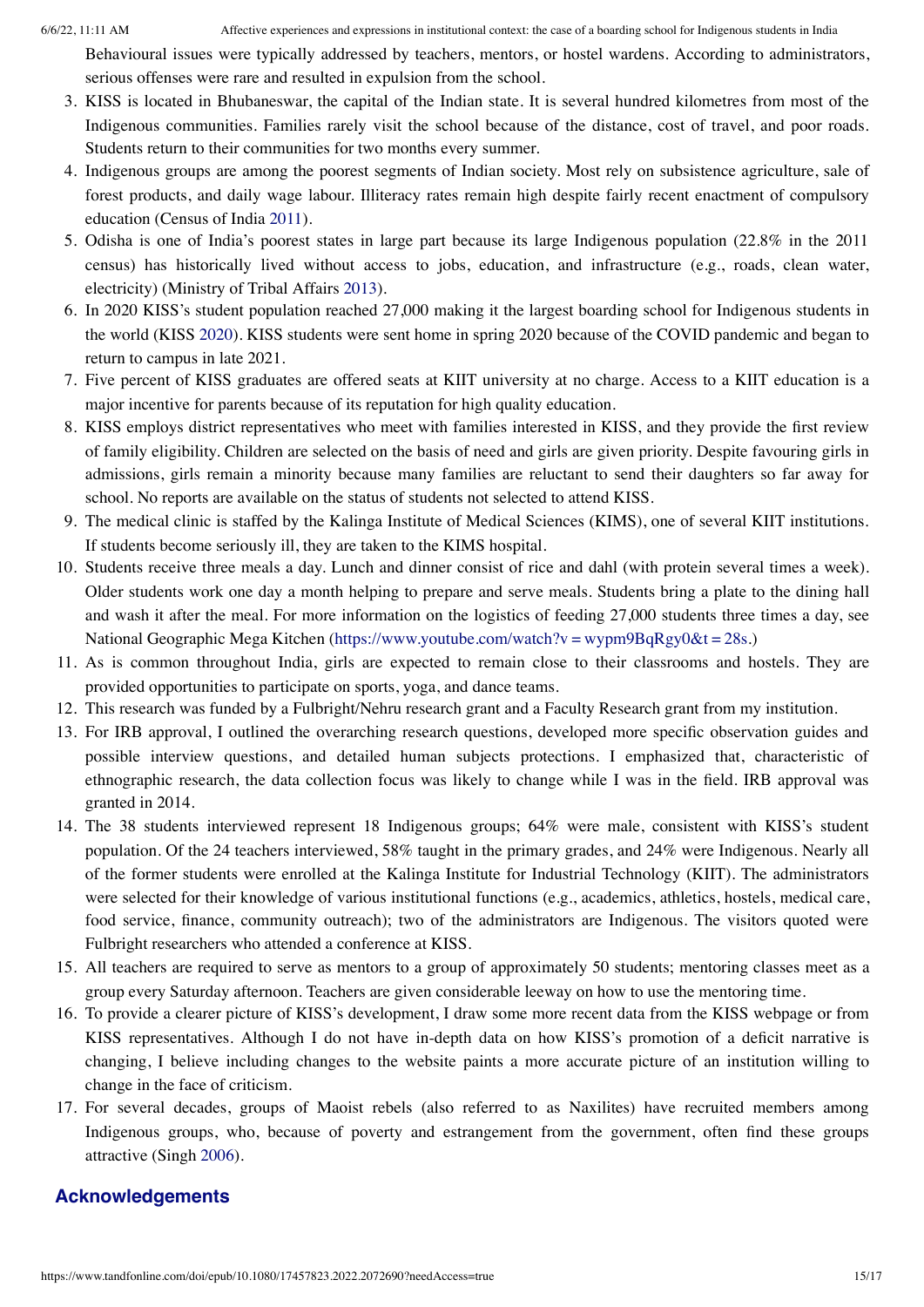The author thank the entire KISS community for allowing me to conduct this research. I also thank Sujay Pati, Sugyan Mishra, Sasmita Mohanty, and Sasmita Sahoo for their assistance in data collection and formative analysis. Funding was provided through a Fulbright-Nehru award and a College of Charleston Faculty Research award. Special thanks is extended to Peggy Froerer, Nicola Ansell, and Roy Huijsmann who organised and edited this special section and to the anonymous reviewers for their comments.

## **Disclosure statement**

No potential conflict of interest was reported by the author(s).

# **References**

- <span id="page-15-2"></span>Adams, David Wallace. 1995. *Education for Extinction: American Indians and the Boarding School Experience, 1875– 1928*. Lawrence: University of Kansas Press.
- <span id="page-15-8"></span>Appadurai, Arjun. 2013. *The Future as Cultural Fact: Essays on the Global Condition*. New York: Verso.
- <span id="page-15-11"></span>Balagopalan, Sarada. 2003. "'Neither Suited for Home nor for the Fields': Inclusion, Formal Schooling and the Adivasi Child." *IDS Bulletin* 34 (1): 55–62.
- <span id="page-15-14"></span><span id="page-15-5"></span>Beatty, Andrew. 2019. *Emotional Words: Beyond the Anthropology of Emotion*. Cambridge: Cambridge University Press. Berlant, Lauren. 2011. *Cruel Optimism*. Durham, NC: Duke University Press.
- <span id="page-15-3"></span>Braithwaite, Valerie. 2004. "Preface: Collective Hope." In *Hope, Power, and Governance*, edited by Valerie Braithwaite, 6–17. Thousand Oaks, CA: The Annals of the American Academy of Political and Social Science.
- <span id="page-15-16"></span>Carbonell, Vanessa. 2015. "Sacrifices of Self." *Journal of Ethics* 19: 53–72. .

<span id="page-15-27"></span>Census of India. 2011. *Registrar General of India*. New Delhi: Ministry of Home Affairs.

<span id="page-15-26"></span>Corbin, Juliet, and Anslem L. Strauss. 2008. *Basics of Qualitative Research*. 2nd ed. Thousand Oaks, CA: Sage.

- <span id="page-15-19"></span>Davies, Christie. 1989. "Goffman's Concept of the Total Institution: Criticisms and Revisions." *Human Studies* 12 (2): 77–95.
- <span id="page-15-9"></span>Dost, Arshima Champa, and Peggy Froerer. 2021. "Education, Aspiration and Aage Badhna: The Role of Schooling in Facilitating 'Forward Movement' in Rural Chhattisgarh, India." *The European Journal of Development Research*, .

<span id="page-15-21"></span>Dréze, Jean, and Amartya Sen. 2002. *India: Development and Participation*. London: Oxford University Press.

- <span id="page-15-18"></span>Duncan-Andrade, Jeffery M.R. 2009. "Note to Educators: Hope Required When Growing Roses in Concrete." *Harvard Education Review* 79 (2): 181–194. .
- <span id="page-15-20"></span>Fear-Segal, Jacqueline. 2007. *White Man's Club: Schools, Race, and the Struggle of Indian Acculturation*. Lincoln: University of Nebraska Press.
- <span id="page-15-24"></span>Froerer, Peggy. 2012. "Learning, Livelihoods, and Social Mobility: Valuing Girls' Education in Central India.'." *Anthropology and Education Quarterly* 43 (4): 344–357. .
- <span id="page-15-13"></span>Frye, Margaret. 2012. "Bright Futures in Malawi's New Dawn: Educational Aspirations as Assertions of Identity." *American Journal of Sociology* 117 (6): 1565–1624. .
- <span id="page-15-4"></span>Goffman, Erving. 1961. *Asylums: Essays on the Social Situation of Mental Patients and Other Inmates*. New York: Doubleday.
- <span id="page-15-22"></span>Govinda, R., and Madhumita Bandyopadhyay. 2019. "Exclusion and Inequality in Indian Education." In *India: Social Development Report 2018*, edited by T. Haque and N. Reddy, 216–228. New Delhi: Oxford University Press.
- <span id="page-15-0"></span>Gupta, Malvika, and Felix Padel. 2018. "Confronting a Pedagogy of Assimilation: The Evolution of Large-Scale Schools for Tribal Children in India." *Journal of the Anthropological Society of Oxford* X (1): 22–47.
- <span id="page-15-1"></span>Gupta, Malvika, and Felix Padel. 2020. "*The Travesties of India's Tribal Boarding Schools Sapiens*." Accessed November 16. [https://www.sapiens.org/culture/kalinga-institute-of-social-sciences/.](https://www.sapiens.org/culture/kalinga-institute-of-social-sciences/)
- <span id="page-15-17"></span>Horowski, Jaroslaw. 2020. "Education for Loneliness as a Consequence of Moral Decision-Making: An Issue of Moral Virtues." *Studies in Philosophy and Education* 39: 591–605. .
- <span id="page-15-6"></span>Huijsmans, Roy. 2018. "'Knowledge That Moves:' Emotion and Policy in Research with Young Migrants." *Children's Geographies* 16 (6): 628–641. .
- <span id="page-15-15"></span>Jakimow, Tanya. 2016. "Clinging to Hope Through Education: The Consequences of Hope for Rural Laborers in Telangana, India." *Ethos (berkeley, Calif )* 44: 11–31. .
- <span id="page-15-7"></span>Jakimow, Tanya. 2020. *Susceptibility in Development: Micropolitics of Local Development in India and Indonesia*. Oxford: Oxford University Press.
- <span id="page-15-23"></span>Jojo, Bipin. 2013. "Decline of Ashram Schools in Central and Eastern India: Impact on Education of ST Children." *Social Change* 43 (3): 377–395. .
- <span id="page-15-10"></span>Kalinga Institute of Social Science (KISS). 2019. "Kalinga Institute of Social Science." Accessed May 1. <https://kiss.ac.in/>.

<span id="page-15-25"></span>Kalinga Institute of Social Sciences (KISS). 2020. "About us". [https://kiss.ac.in/.](https://kiss.ac.in/)

<span id="page-15-12"></span>Kumar, Krishna. 2015. *Politics of Education in Colonial India*. London: Routledge.